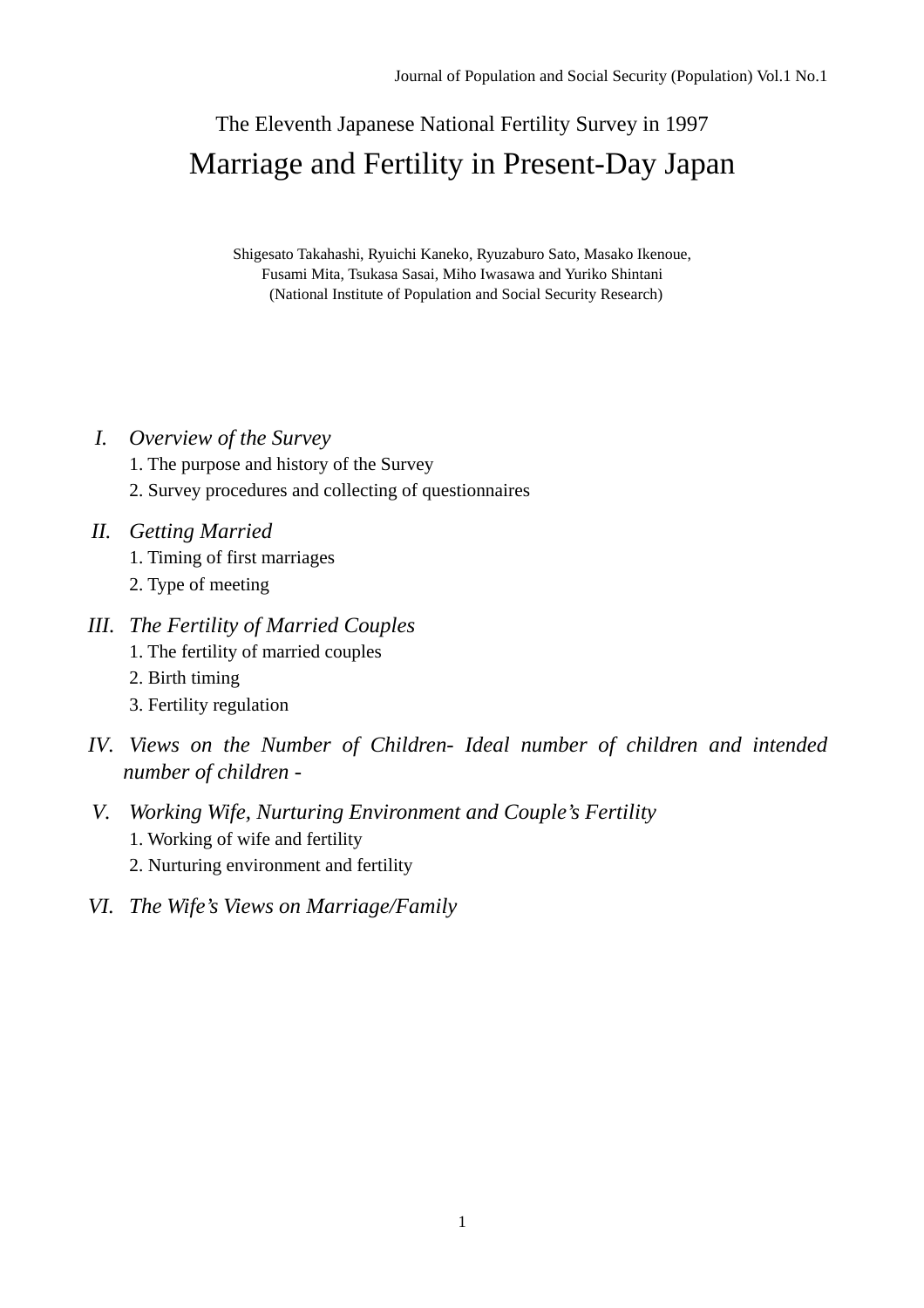## *. Overview of the Survey*

## 1. The purpose and history of the Survey

The National Institute of Population and Social Security Research carried out the 11th Basic Survey on Birth Trends (a national survey on marriage and birth trends) in June 1997 (the 9th year of the Heisei era). This is intended to determine the actual situations and backgrounds, which cannot be found from other public statistics, of marriage and/or fertility of married couples, and to obtain the data necessary for any related measures and future population projections. This first (prewar) Survey was carried out in 1940 (the 15th year of the Showa era), followed by the second one (postwar) in 1952 (the 27th year of the Showa era). After that, it has been taken every five years, and was originally called the Survey on Fertility. At the 10th Survey (in 1992) the name was changed to the Basic Survey on Birth Trends, the name used today. Since the 8th Survey (in 1982), a survey on unmarried persons has been taken simultaneously with the survey on married couples. This report covers the 11th Survey on married couples.

## 2. Survey procedures and collecting of questionnaires

This is a sampling survey of wives under the age of 50 in Japan, as of June 1 of the 9th year of Heisei (1997). The surveyed regions are 500 districts selected by systematic sampling from among the 1,048 surveyed districts (stratified random sampling from the districts of the National Census in the 7th year of Heisei (1995)) of the Basic Survey on National Life in the 9th year of Heisei (carried out by the Statistics and Information Department of Minister's Secretariat in thee Ministry of Health and Welfare). Therefore, all married women residing in those districts under the age of 50 were the subjects of this survey.

This survey was carried out by distributing numbered forms, which were later sealed and collected. Of the 9,417 distributed questionnaires (the number of subjects surveyed), 8,853 questionnaires were collected, so the collection rate was 94.0%. However, 705 of the collected questionnaires that were not properly filled-out were considered invalid and excluded from the total. Therefore, the number of valid questionnaires was 8,148, for a valid collection rate of 86.5%. This report presents the results from 7,345 sets of first-marriage couples.

Table I-2-1 The number of distributed questionnaires and the number/rate of valid collected questionnaires

|                                    | Number of questionnaires (collecting rate) |
|------------------------------------|--------------------------------------------|
| Number of subjects surveyed        | 9.417                                      |
| Number of collected questionnaires | 8,853 (collection rate 94.0%)              |
| Number of valid question naires    | 8,148 (valid collection rate 86.5%)        |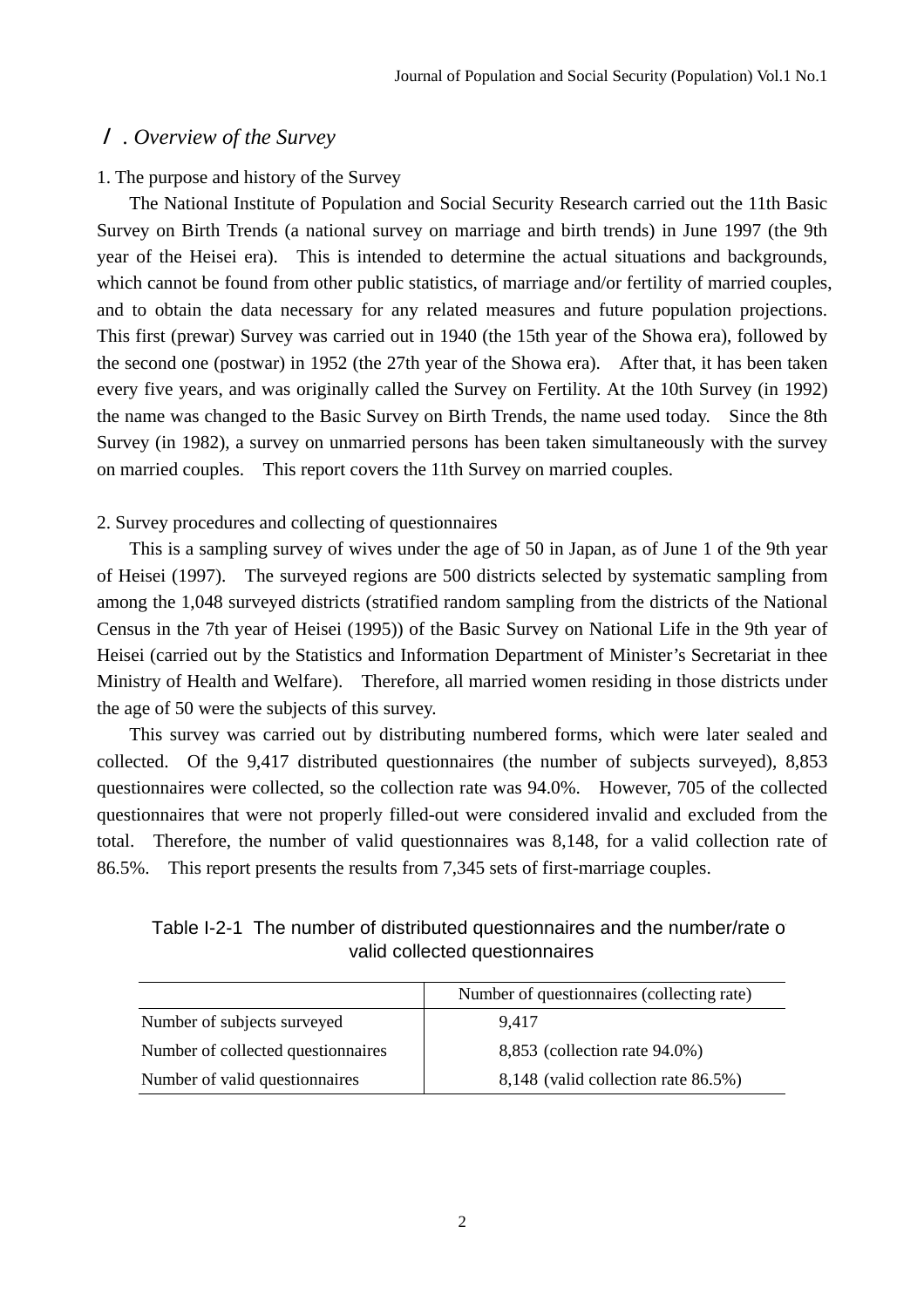| Age of wife | Number of samples         | Duration of marriage | Number of samples       |
|-------------|---------------------------|----------------------|-------------------------|
| Undre 20    | $Q_1\$<br>11 <sup>′</sup> | Under 5 year         | $1, 304$ ( $17. 7\%$ )  |
| $20 - 24$   | 215(29)                   | $5-9$                | 1, 301 (17.7)           |
| $25 - 29$   | 914(124)                  | $10-14$              | $1, 304$ (17.7)         |
| $30 - 34$   | 1, 327(180)               | $15-19$              | 1,350(184)              |
| 35-39       | 1,428(19.4)               | $20 - 24$            | 1,436(19.5)             |
| $40 - 44$   | 1,581(21.5)               | 25-29                | 560(7.6)                |
| 45-49       | $1,878$ (25.5)            | 30 year or more      | 10 <sub>0</sub><br>0.1) |
|             |                           | Not stated           | 1.2)<br>89(             |
| Total       | 7, 354 (100, 0%)          | Total                | 7, 354 (100.0%)         |

Table I-2-2 The number of samples classified by basic attributes

# *II. Getting Married*

## 1. Timing of first marriages

1) As the trend towards later marriage proceeds, the duration of premarital relationships becomes longer.

In our country, the recent remarkable trend towards later marriage has lead to an increasing unmarried rate, which in turn causes a tendency toward fewer births. In this survey, the average age at first marriage is getting higher and this tendency is becoming conspicuous, especially in recent years. However, the average age at which husband and wife met for the first time has remained quite the same, or, for males, has become slightly earlier. Therefore, the average duration of the relationship from the time they meet until they get married has become longer year by year. Compared with ten years ago, the duration is no less than 32% longer. That means that our trend towards later marriage has been ongoing in the form of extended duration of relationships.

Table II-1-1 Average age at first meeting and first marriage, and the average duration of the relationship, classified by survey

| Year of survey                                                      |                      | Husband            | Wife                 | Average             |                |  |  |
|---------------------------------------------------------------------|----------------------|--------------------|----------------------|---------------------|----------------|--|--|
|                                                                     | Average age at       | Average age at     | Average age at       | Average age at      | duration of    |  |  |
|                                                                     | first meeting        | first marriage     | first meeting        | first marriage      | relationship   |  |  |
| 9th Survey (1987)<br>10th Survey(1992)<br><b>11th Survey</b> (1997) | 25.7<br>25.4<br>25.1 | 28.2<br>283<br>284 | 22.7<br>22.8<br>22.7 | 25.3<br>25.7<br>261 | 25<br>29<br>34 |  |  |

Note: This date shows a comparison of couples who were married during the five years preceding each survey, excluding wives who did not sate their processes of marriage, or who's data was inconsistent. The subjects specified their ages in years and months, and the age calculatjions are accurate to one month. Number of samples: the 9th Survey(1,289), the 10th Survey(1,342), the 11th Survey(1,145).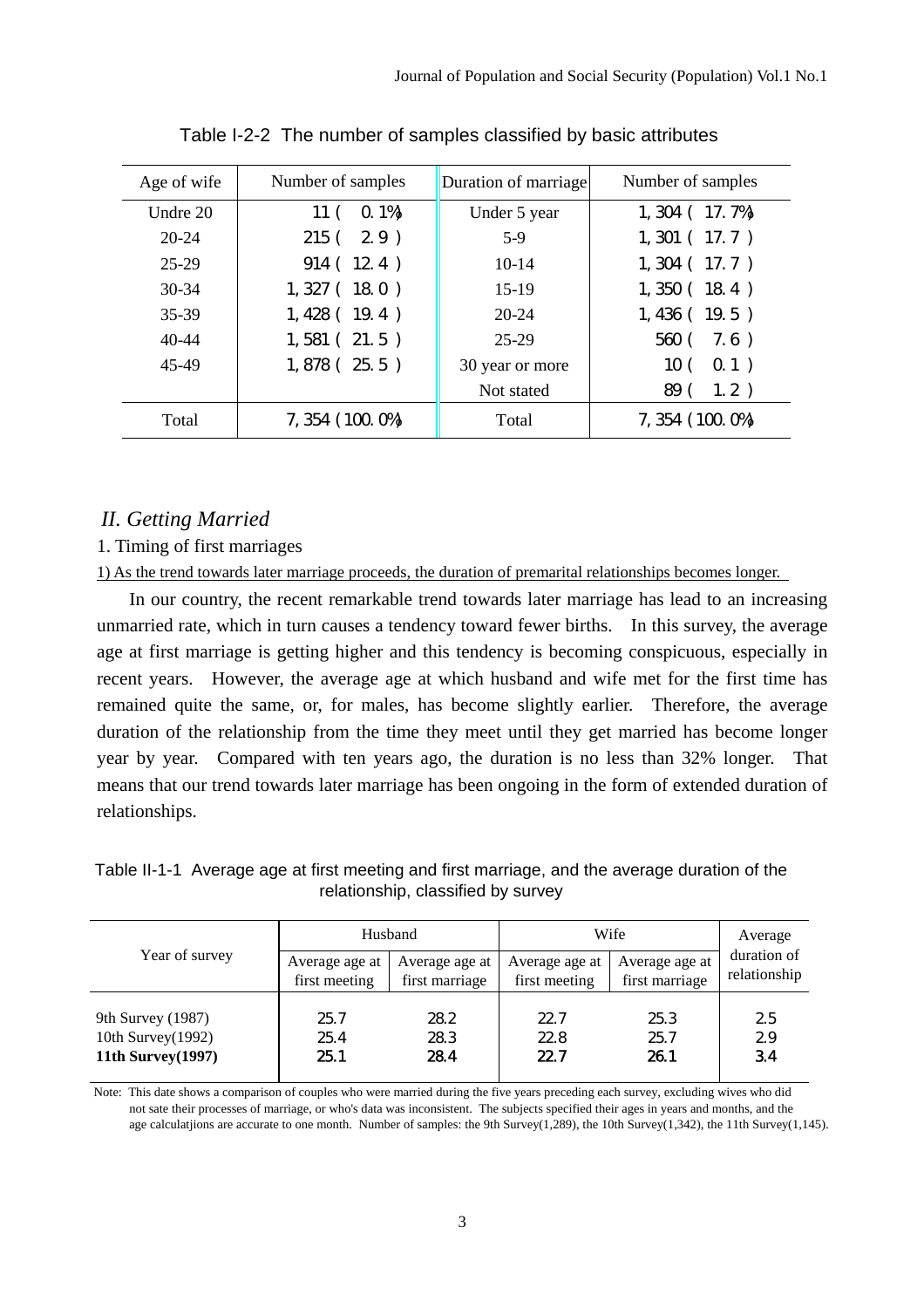



Note: The subjects of this survey are the same as those in Table II-1-1. The average age at engagement for the 9th, 10th and 11th Surveys are 27.6, 27.7, 27.7 for husbands and 24.7, 25.1, 25.3 for wives, respectively.

2) Timing of marriage varies greatly, depending on how they met.

When we compare the age at marriage and the duration of premarital relationships on the basis of how they met, we see big differences. If they met at school, the first meeting occurs much earlier than that for other types of meeting and the length of relationship before marriage is at least twice as long, on average, as that of the general public (the total number). On the other hand, if they met by arranged introduction, the timing of the first meeting is the latest among all,

|                                                                                                                                                                                                                                                          |                                                     | Husband                                          | Wife                                               | Average<br>duration of                             |                                          |  |  |  |  |
|----------------------------------------------------------------------------------------------------------------------------------------------------------------------------------------------------------------------------------------------------------|-----------------------------------------------------|--------------------------------------------------|----------------------------------------------------|----------------------------------------------------|------------------------------------------|--|--|--|--|
| Type of meeting                                                                                                                                                                                                                                          | Average age at<br>first meeting                     | Average age at<br>first marriage                 | Average age at<br>first meeting                    | Average age at<br>first marriage                   | premarital<br>relationship               |  |  |  |  |
| At school<br>Through a part-time job<br>While downtown or during a trip<br>Through friends or siblings<br>Through clubs or accomplishments<br>At the workplace or through my job<br>Through an arranged introduction<br>(including matrimonial agencies) | 183<br>22.6<br>24.4<br>25.3<br>24.6<br>25.2<br>31.3 | 257<br>26.3<br>27.8<br>281<br>28.3<br>284<br>323 | 17.7<br>206<br>22.1<br>231<br>22.7<br>22.4<br>27.1 | 25.1<br>24.3<br>25.4<br>25.8<br>264<br>25.6<br>281 | 7.4<br>37<br>33<br>27<br>37<br>32<br>1.0 |  |  |  |  |
| Total                                                                                                                                                                                                                                                    | 25.3                                                | 28.5                                             | 22.7                                               | 26.0                                               | 32                                       |  |  |  |  |

Table II-1-2 Average age at first meeting and first marriage, and average duration of premarital relationship, classified by type of meeting

Note: This data shows a comparison of married couples who were married within the ten years priour to each survey, excluding wives who did not state their processes of marriage, or whose data was inconsistent. The average difference in age is accurate to one month. Numbet of samples: At school (202), Through a part-time job (101), While downtown or during a trip (109), Through friends or siblings (550), Through clubs or accomplishments (112), At the workplace or through work (725), Through an arranged introduction (339). A childhood friend/neighbor (37), Other (28), and Not stated (8) have been omitted. However, all categories are included in teh total (2,211). Concerning the composition of types of first meeting, see Table II-2-1.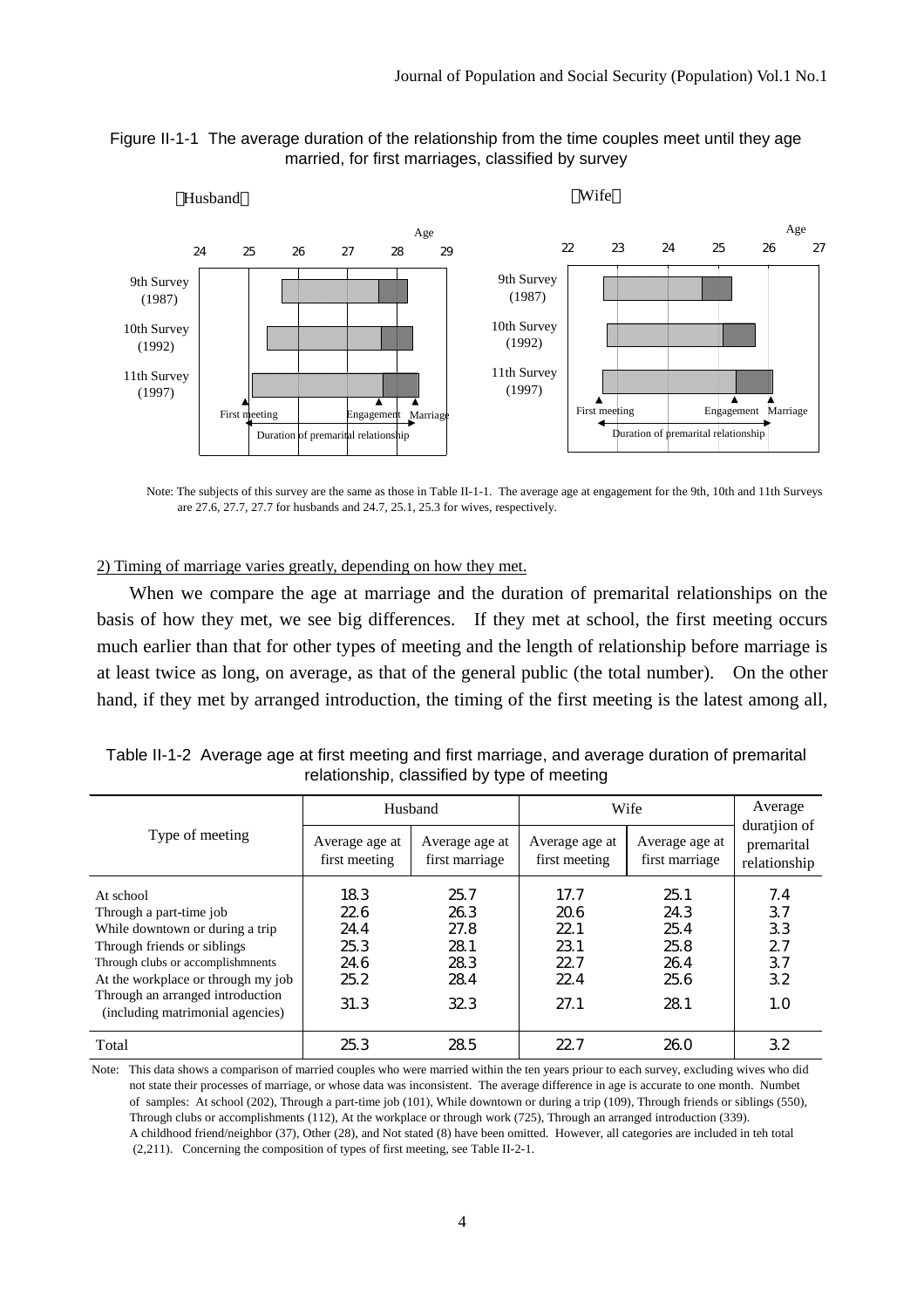



Note: The subjects are the same as in Table II-1-3. The average age of engagement: Junior high school (usband at 25.5, wife at 22.3), Senior high school (coeducational) (27.1, 24.6), Senior high school (segregated by sex) (27.2, 24.9), Vocational school/Junior collegae (27.6, 25.7), University or higher (28.9, 26.5).

and about 6.1 years for men and about 4.4 years for women later than that of the general public. In this case, the duration of the premarital relationship is much shorter than that of the general public, no more than one third. If they met through a part-time job, the timing of the first meeting and marriage tend to be earlier. If they met at the workplace, their timing tends to be later.

3) The more education they receive, the more delay in meeting and marrying.

|                                           | Husband                            |                                     |                                                   | Wife                               |                                     |                                                   |  |
|-------------------------------------------|------------------------------------|-------------------------------------|---------------------------------------------------|------------------------------------|-------------------------------------|---------------------------------------------------|--|
| Final school<br>background                | Average age<br>at first<br>meeting | Average age<br>at first<br>marriage | Average duration<br>of premarital<br>relationship | Average age<br>at first<br>meeting | Average age<br>at first<br>marriage | Average duration<br>of premarital<br>relationship |  |
| Junior high school                        | 23.5                               | 261                                 | 26                                                | 20.7                               | 22.8                                | 21                                                |  |
| Senior high school<br>(coeducational)     | 24.5                               | 27.8                                | 33                                                | 21.9                               | 25.3                                | 34                                                |  |
| Senior high school<br>(segregated by sex) | 24.6                               | 27.9                                | 33                                                | 22.6                               | 256                                 | 30                                                |  |
| Vocational school/<br>junior college      | 25.2                               | 28.3                                | 31                                                | 232                                | 264                                 | 32                                                |  |
| University or higher                      | 264                                | 29.7                                | 33                                                | 238                                | 27.4                                | 36                                                |  |
| Total                                     | 25.3                               | 28.5                                | 32                                                | 22.7                               | 26.0                                | 32                                                |  |

Table II-1-3 Average age at first meeting or first marriage, and average duration of premarital relationship, classified by final school backgroud

Note: The subjects are couples who were married during the ten years prior to each survey, excluding wives who did not state their processes of marriage, or who's data was inconsistent. The age calculations are accurate to one month. Number of samples: Junior high school (129 husbands, 72 wives), Senior high school (coeducational) (673, 672), Senior high school (segregated by sex) (247, 321), Vocational school/Junior college (255, 820), University or higher (891, 315). Other/Not stated (16, 11) have been omitted. The total is the same as in Table II-1-2.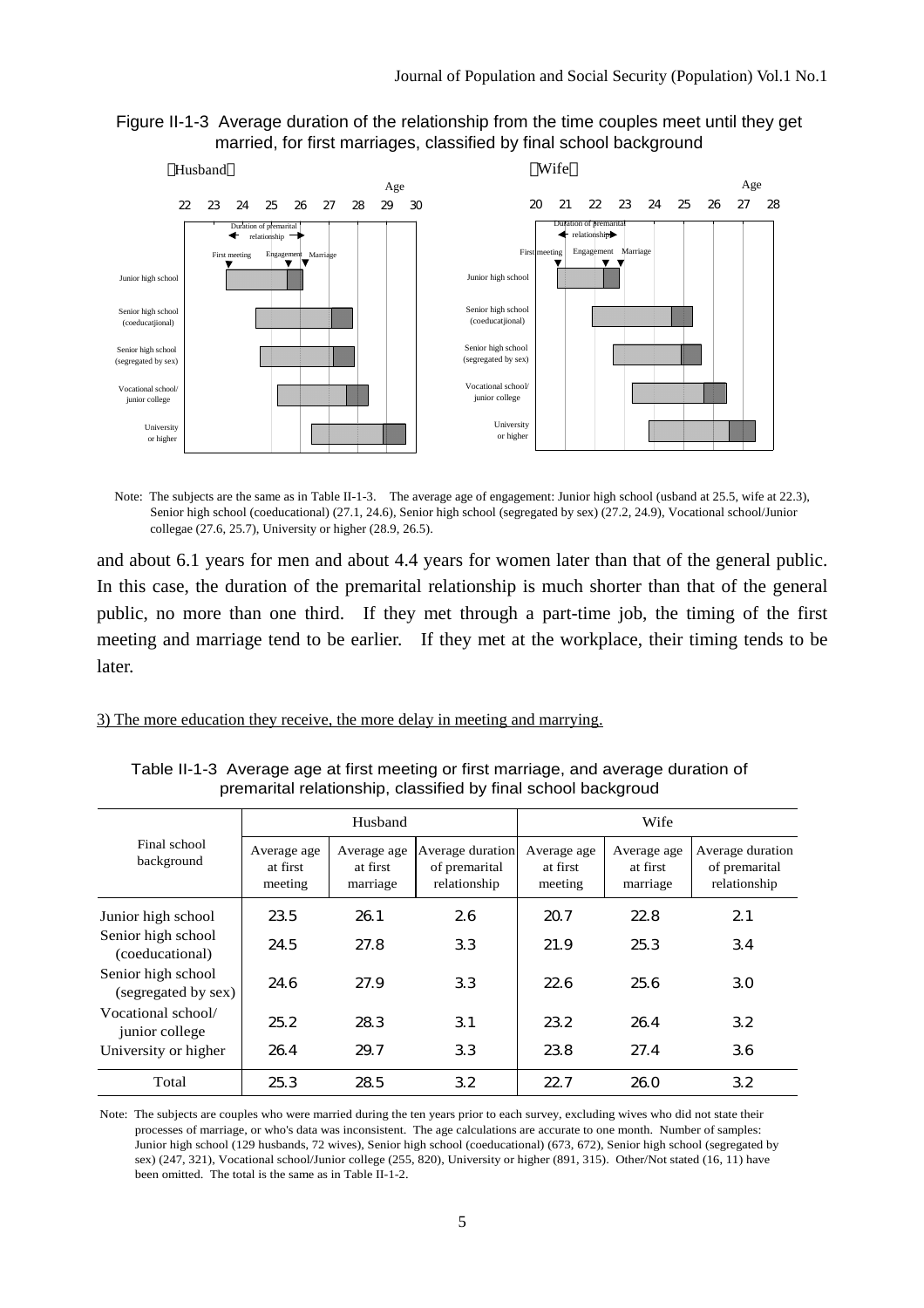The age at meeting/marriage, and the duration of premarital relationship (which are classified by various social/economic attributes of the individuals), vary widely depending on final school background. In other words, the more highly educated subjects show higher ages at both meeting and marriage, and the duration of the premarital relationship tends to be longer. It is clear from this study that a tendency toward higher education (increasing proportion of highly educated persons) in the younger generation causes later marriages in that same generation.



Figure II-1-2 Average age duration of the relationship from the time couples meet until they age married, for first marriages, classified by type of first meeting

Note: The subjects are the same as in Table II-1-2. The average age of engagement: At school (husband at 24.6, wife at 24.0, Through a part-time job (25.5, 23.6 ), While downtown or during a trip (27.1, 24.7), Through friends or siblings (27.4, 25.1), Through clubs or accomplishments (27.4, 25.5), At the workplace or through work (27.7, 24.8), Through an arranged introduction (31.8, 27.6).

#### 4) The difference in age has been shrinking

The difference in age between husbands and wives who were married after the mid 1980s has significantly decreased. Particularly during the past five years, "older wife" couples have been rapidly increasing. The proportion of same-aged couples has also risen gradually, and recently this combination has the highest proportion among the combinations of age by age. "Older husband" couples account for 60 percent of married couples. This compares with a figure of 75 percent ten years ago. It is apparent from the average difference in age of couples that the difference in ages of married couples tends to be decreasing.

\* Here, the difference in age of a married couple is based on birthdays. Therefore, "same-age" means the difference is less than one year. If the difference is one year or more, the case is included in the category of older husband or older wife. However, the average difference in age, which is shown in the bottom of the following table, is accurate to one month, and is not affected by the differences among classified items.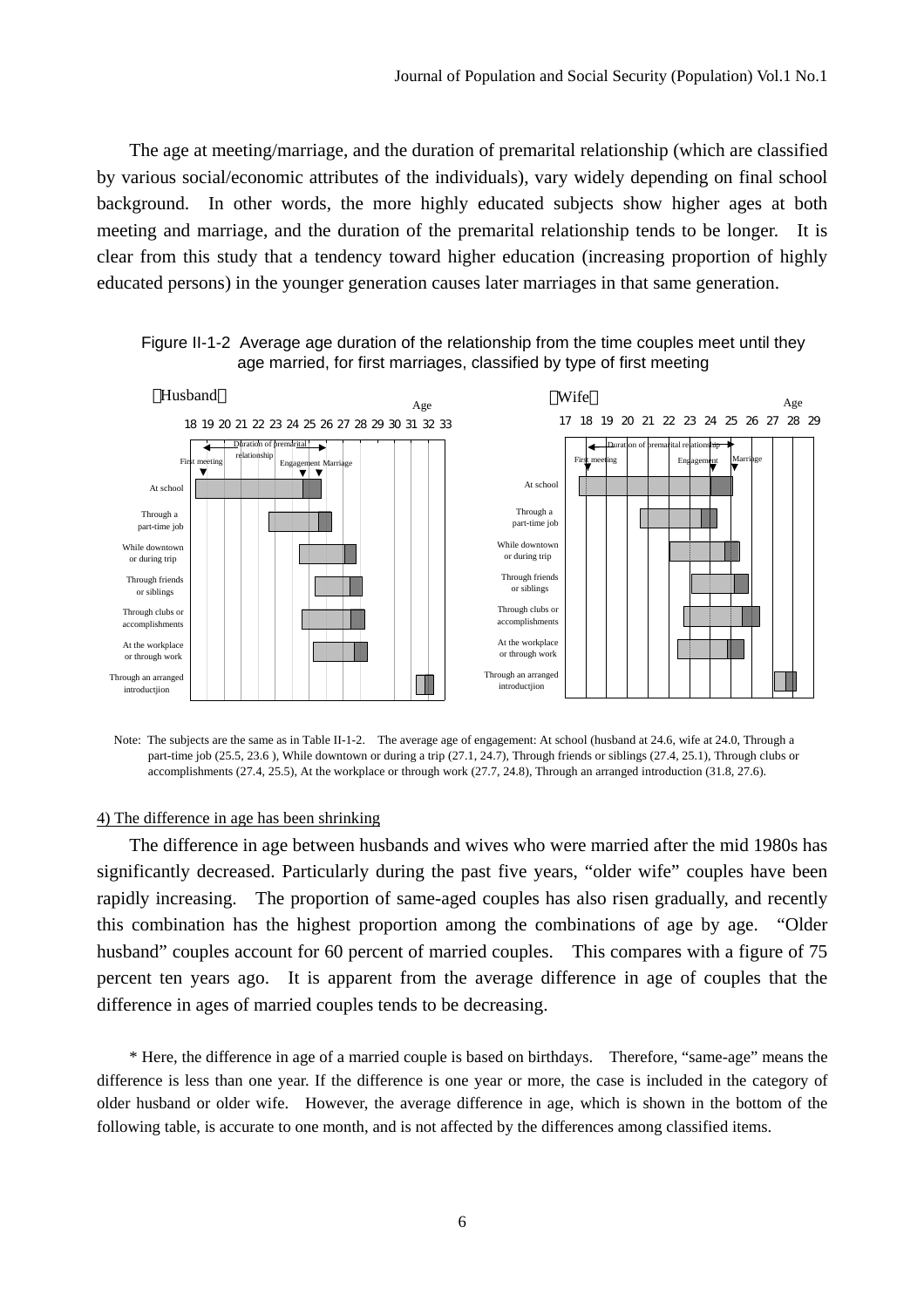| Difference in age between<br>husband and wife                          | 8th Survey<br>(1982)        | 9th Survey<br>(1987)               | 10th Survey<br>(1992) | 11th Survey<br>(1997) |
|------------------------------------------------------------------------|-----------------------------|------------------------------------|-----------------------|-----------------------|
| Wife 3 years older or more<br>Wife 2 years older<br>Wife 1 years older | 39%<br>27<br>5.9            | 33%<br>22<br>62                    | 45%<br>34<br>66       | 69%<br>44<br>.1.9<br> |
| The same age                                                           | $\frac{11.5}{\frac{1}{20}}$ | $\frac{138}{138}$ $\frac{152}{15}$ |                       | 165                   |
| Husband 1 year older                                                   | 133                         | 133                                | 138                   | 128                   |
| Husband 2 year older                                                   | 11.8                        | 11.6                               | 10.8                  | 10.7                  |
| Husband 3 year older                                                   | 12.8                        | 11.1                               | 10.1                  | 9.2                   |
| Husband 4 year older                                                   | 12.1                        | 86                                 | 9.5                   | 7.5                   |
| Husband 5 year older                                                   | 81                          | 9.2                                | 7.8                   | 63                    |
| Husband 6 year older                                                   | 6.5                         | 7.0                                | 61                    | 41                    |
| Husband 7 year older                                                   | 47                          | 5.1                                | 39                    | 30                    |
| Husband 8 year older                                                   | 24                          | 31                                 | 28                    | 1.9                   |
| Husband 9 year older                                                   | 1.8                         | 21                                 | 1.8                   | 1.0                   |
| Husband 10 year older or more                                          | 26                          | 35                                 | 38                    | 38                    |
| Total                                                                  | 100.0%                      | 100.0%                             | 100.0%                | $1000\%$              |
| (number of samples)                                                    | (1, 294)                    | (1, 408)                           | (1,520)               | (1,292)               |
| Average difference in age.                                             | 27                          | 29                                 | 26                    | 23                    |

Table II-1-4 Proportion of difference in age, and average difference in age, classified by survey

Note: This date is for couples married during the five years prior to each survey, excluding couples who didn't state their birthdays or marriage date. The average difference in age is accuratge to one month.





Note: The subjects of this survey are the same as in Table II-1-4.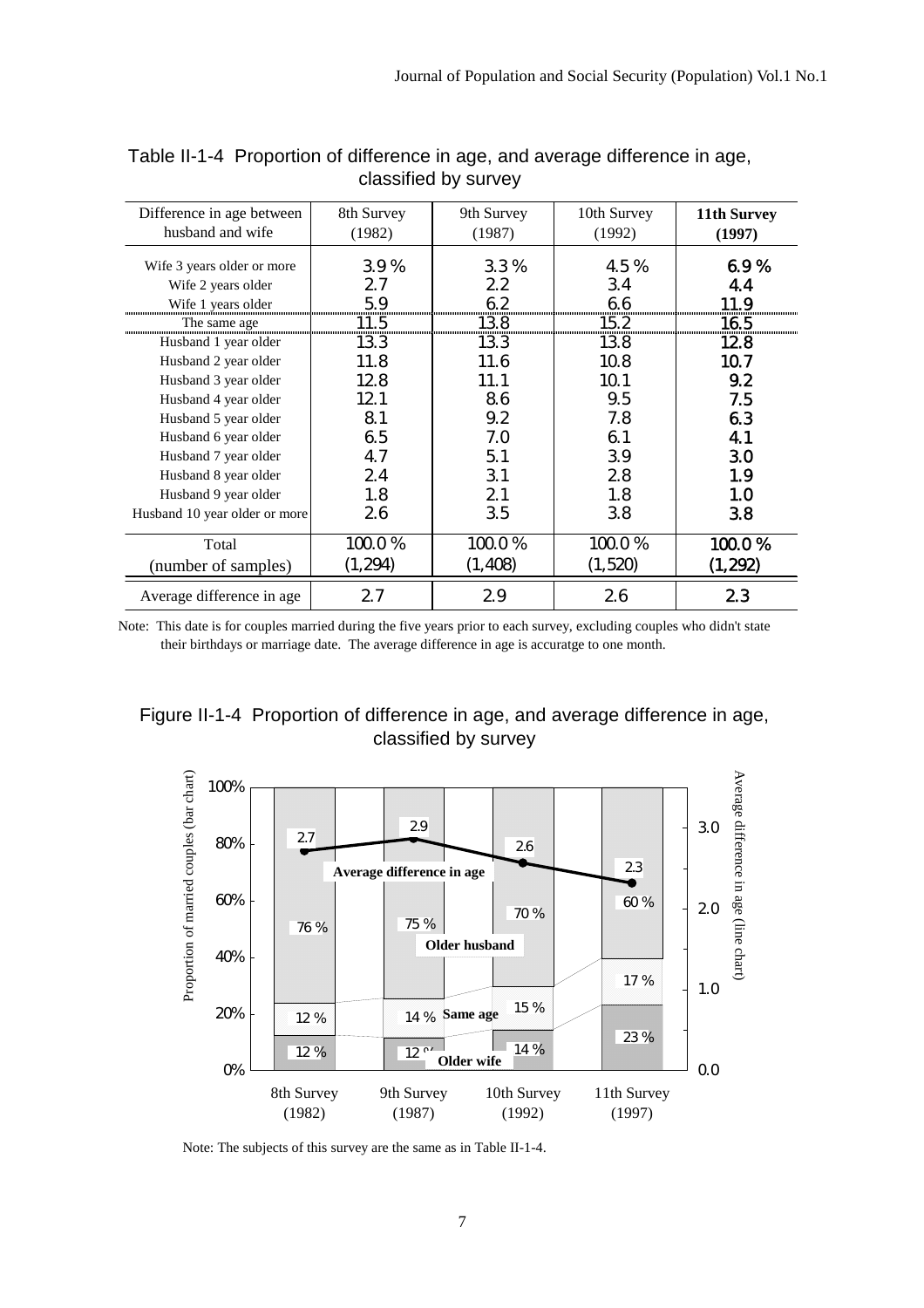#### 2. Type of meeting

1) More couples met at the workplace or through friends, whereas marriages resulting from arranged introductions have decreased.

The most common place to meet a future spouse is "At the workplace or through work," which accounts for about one-third, followed by "Through friends/siblings," less than 30 percent, and "At school," about 10 percent. In general, couples who met in everyday life make up the majority. Couples who married through an arranged introduction have been declining at every survey, and in this survey the proportion falls a little short of 10 percent (concerning "arranged marriage/love marriage, see the next section). Love marriages have increased, though its composition of type of meeting hasn't changed much over recent surveys.

|                       |        | Love marriage                          |                                |           |                                       |                                     |                            |                                |                            |                     |
|-----------------------|--------|----------------------------------------|--------------------------------|-----------|---------------------------------------|-------------------------------------|----------------------------|--------------------------------|----------------------------|---------------------|
| Survey year           | Total  | At the<br>workplace or<br>through work | Through friends<br>or siblings | At school | While<br>downtown or<br>during a trip | Through clubs or<br>accomplishments | Through a<br>part-time job | A Childhood<br>friend/neighbor | Marriage by<br>arrangement | Other/not<br>stated |
| 8th Survey<br>(1982)  | 100.0% | 25.3%                                  | 20.5                           | 61        | 82                                    | 5.8                                 |                            | 22                             | 29.4%                      | 25%                 |
| 9th Survey<br>(1987)  | 100.0  | 31.6                                   | 22.4                           | 7.0       | 63                                    | 54                                  | $\blacksquare$             | 1.5                            | 233                        | 26                  |
| 10th Survey<br>(1992) | 100.0  | 35.0                                   | 223                            | 7.8       | 62                                    | 5.5                                 | 42                         | 1.8                            | 15.2                       | 20                  |
| 11th Survey<br>(1997) | 1000   | 336                                    | 27.1                           | 104       | 52                                    | 49                                  | 46                         | 1.5                            | 96                         | 30                  |

Table II-2-1 Composition of type of meeting, classified by survey

Note: The subjects are couples who were married during the five years prior to each survey, excluding wives who didn't state their birthdays or marriage date. Marriage by arrangement means "Through an arranged introduction" or "Through matrimonial agency." In the 8th and 9th surveys, "Through a part-time job" was excluded from the choices. Number of samples: 8th Survey (1,298), 9th (1,418), 10th (1,522), 11th (1,296).



Note: The subjects are the same as in Table II-2-1. Here, "Other" is the total of "While downtown or during a trip," "Through clubs or accomplishments," "Through part time jobs," and "A childhood friend/neighbor" in Table II-2-1.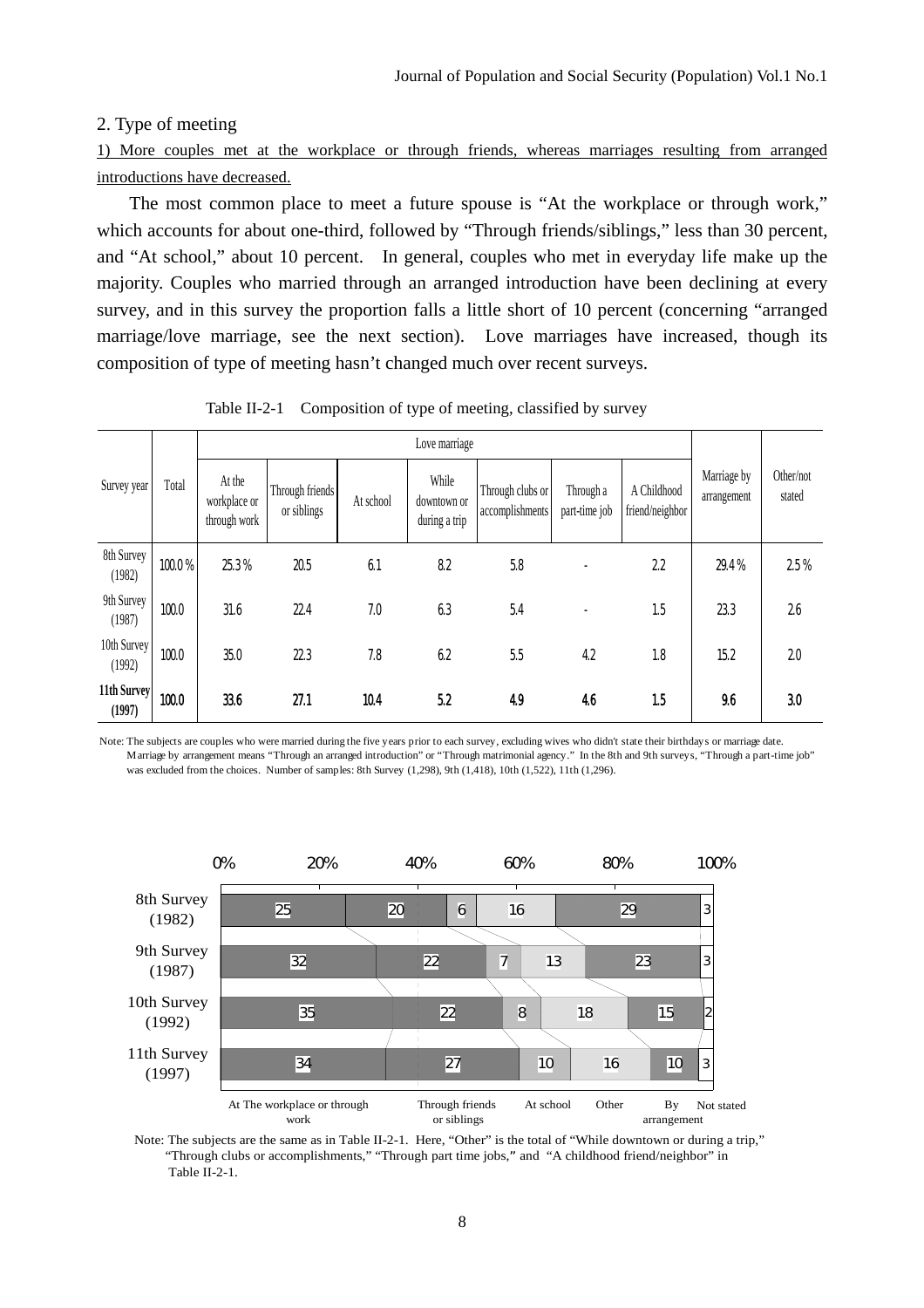2) Love marriage has completely replaced arranged marriage during the postwar fifty years, and the form of marriage has dramatically changed.

| Year of marriage | Total (number of samples) | Love marriage | Arranged<br>marriage | Other/not<br>stated |
|------------------|---------------------------|---------------|----------------------|---------------------|
| 1930-39          | $1000\%$ (<br>583)        | 134%          | 69.0                 | 17.7                |
| 1940-44          | 100.0<br>556)             | 14.6          | 69.1                 | 164                 |
| 1945-49          | 100.0<br>960)             | 21.4          | 59.8                 | 189                 |
| 1950-54          | 100.0<br>992)             | 331           | 539                  | 130                 |
| 1955-59          | 100.0<br>(1, 275)         | 36.2          | 54.0                 | 9.9                 |
| 1960-64          | 1000<br>(1,578)           | 41.1          | 49.8                 | 9.1                 |
| 1965-69          | 100.0<br>(1, 819)         | 48.7          | 44.9                 | 64                  |
| 1970-74          | 100.0<br>(2,078)          | 61.5          | 331                  | 5.5                 |
| 1975-79          | 1000<br>(1, 485)          | 66.7          | 30.4                 | 29                  |
| 1980-84          | 100.0<br>(1, 519)         | 726           | 249                  | 25                  |
| 1985-89          | 1000<br>(1,547)           | 80.2          | 17.7                 | 21                  |
| 1990-94          | 100.0<br>(1, 312)         | 84.8          | 12.7                 | 26                  |
| After 1995       | 100.0<br>628)             | 87.1          | 9.9                  | 30                  |

| Table II-2-2 Composition of love marriage and arranged marriage classified by year |             |  |  |
|------------------------------------------------------------------------------------|-------------|--|--|
|                                                                                    | of marriage |  |  |

Note: These results are based on the data of the 7th survey (for 1930-1939 to 1970-1974), the 8th Survey (for 1975-1979), the 9th Survey (for 1980-1984), the 10th Survey (for 1985-1989), and the 11th survey (for 1990-1994 and after 1995). The figures in "After 1995" are for marriages during the period from 1995 to the time of the 11th Survey conducted on June 1, 1997.

 These figures are totaled again in order to compare strictly, and differ from the past reported values slightly. For terms like "arranged marriage/love marriage," see the Glossary.





Note: The subjects are the same as in Table II-2-2. "After 1995" is for the marriages up to the time of the 11tu Survey (June 1, 1997).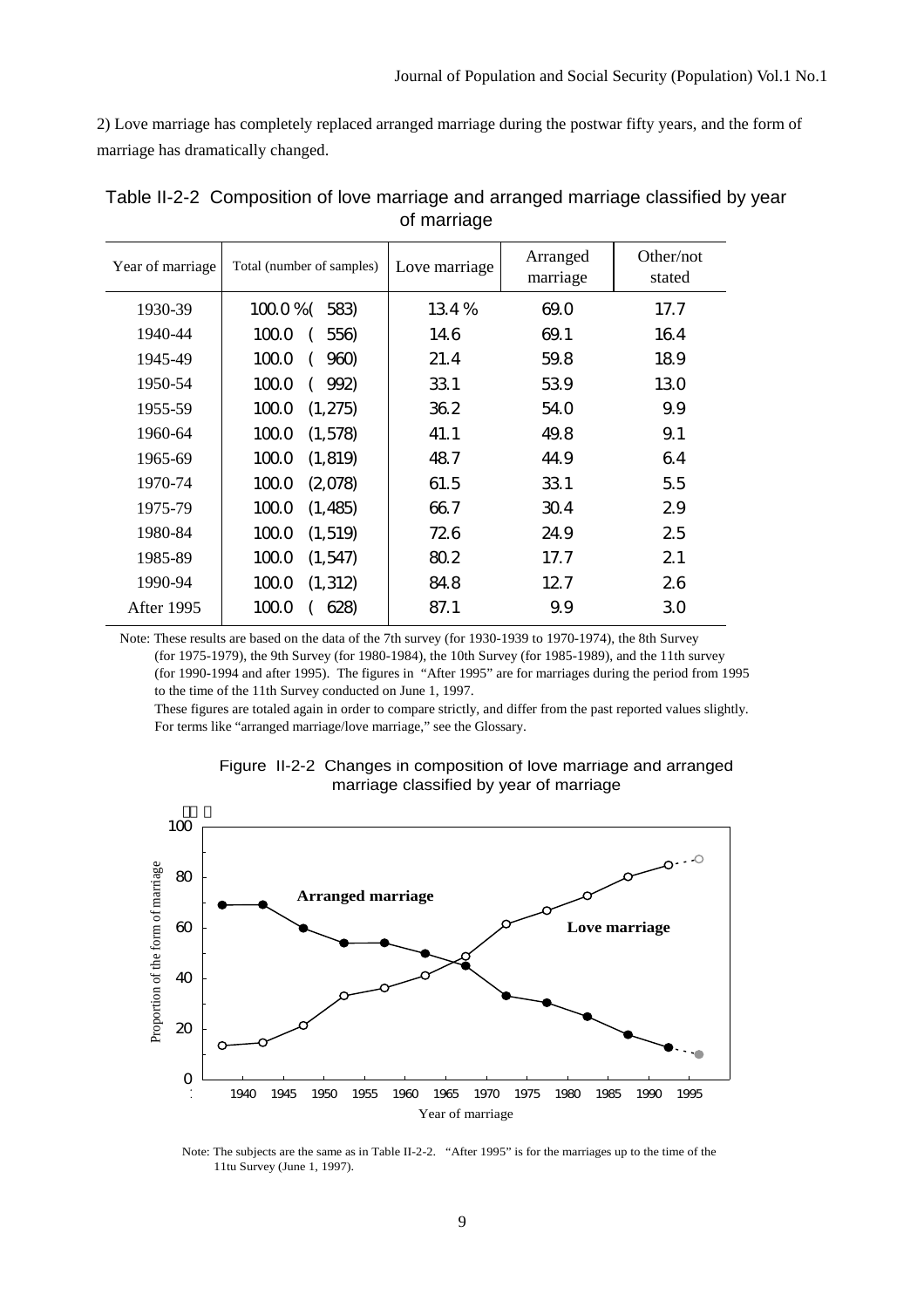When we study the proportions of love marriage and arranged marriage based on the results of the past five surveys, we see that after the war, the process of marriage in Japan has greatly changed. The proportion of arranged marriages, which exceeded 70 percent at the end of the war, has consistently fallen since then. During 1965-1969, the percentage of arranged marriages was superseded by that of love marriages. This trend still exists, and among recent marriages, the ratio of love marriage to arranged marriage is approximately 9:1.

## *III. The Fertility of Married Couples*

#### 1. The fertility of married couples

## 1)The completed fertility of couples remains unchanged: 2.2 persons.

The average number of births in the group of married couples who have almost no possibility of bearing more children is called the completed fertility value. Table III-1-1 compares changes in

this value for couples whose duration of marriage is 15-19 years, and is based on the past Basic Surveys on Birth Trend. It is apparent from this table that the completed fertility value, which had greatly decreased after the war, increased to 2.2 persons in 1972, among the couples married for 15-19 years (couples who were married in about 1955, after the end of the baby boom). After that, it has remained fairly stable at 2.2 persons. Since the current survey also shows 2.2 persons, this same value has continued since the 1970's.

## Table III-1-1 The average number of births to married couples,based on each survey (duration of marriage: 15-19 years)

| Survey year |        |      | Average number of birth |
|-------------|--------|------|-------------------------|
| 1th Survey  | (1940) | 4.27 | persons                 |
| 2th Survey  | (1952) | 350  |                         |
| 3th Survey  | (1957) | 360  |                         |
| 4th Survey  | (1962) | 283  |                         |
| 5th Survey  | (1967) | 265  |                         |
| 6th Survey  | (1972) | 2.20 |                         |
| 7th Survey  | (1977) | 2.19 |                         |
| 8th Survey  | (1982) | 223  |                         |
| 9th Survey  | (1987) | 2.19 |                         |
| 10th Survey | (1992) | 2.21 |                         |
| 11th Survey | (1997) | 221  |                         |

Note: The subjects of each survey are first-marriage couples.

#### 2) Eighty percent of married couples bear 2-3 children

When we compare the fertility distribution of couples married for 15-19 years, from the 7th Survey to the 11th Survey, we see the basic framework in which half of all couples have 2 children and one-forth bear 3 children hasn't changed. However, compared with the results of surveys 7-10, the current survey reveals new features in which the proportion of childless couples has risen a little, and the proportion of couples who bear 2 children has fallen.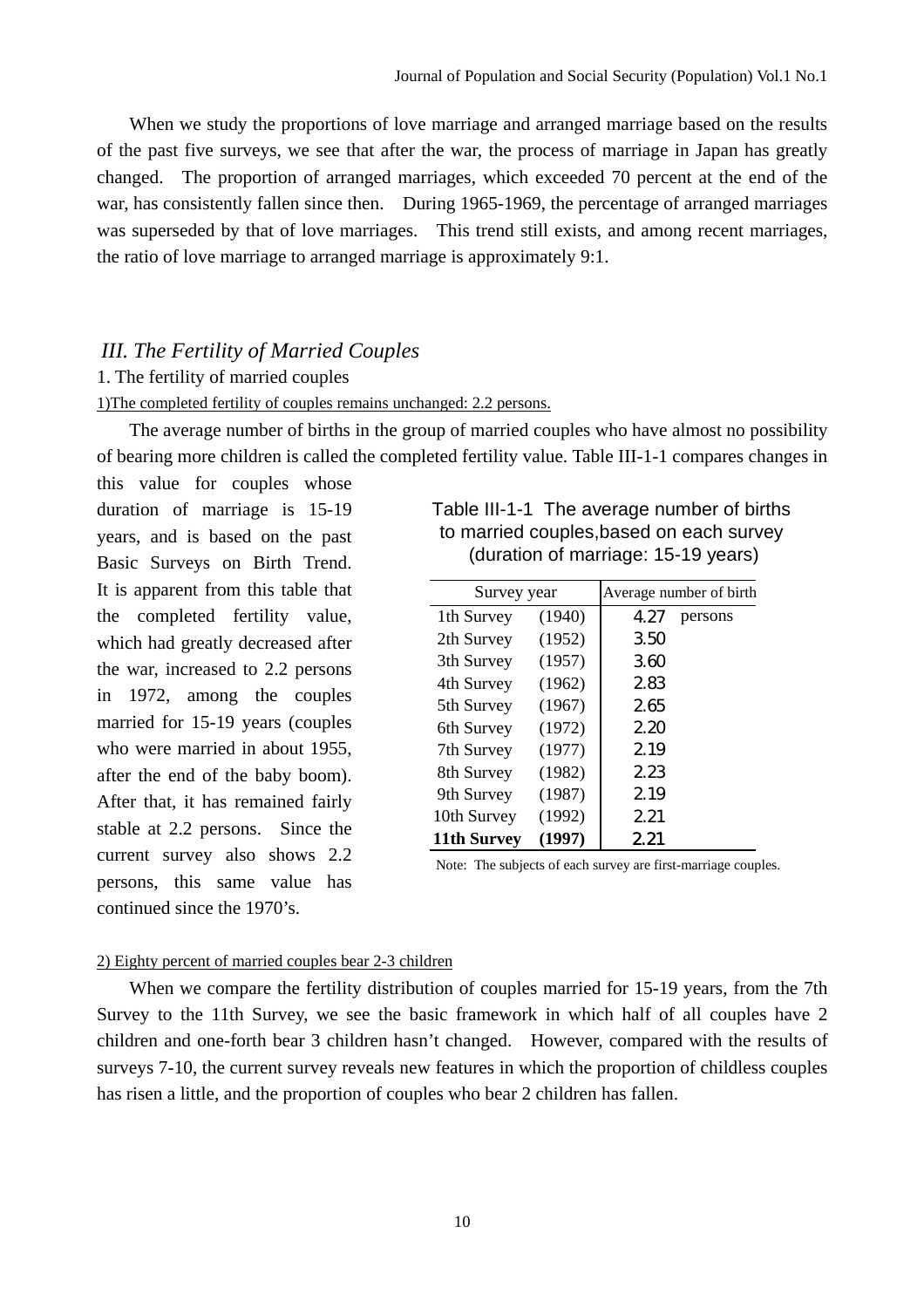| Survey year               |        | None | 1 Child | 2 children | 3children | 4 children<br>or more |      | Average<br>(number of samples) |
|---------------------------|--------|------|---------|------------|-----------|-----------------------|------|--------------------------------|
| 7th Survey                | (1977) | 30%  | 10.8    | 56.9       | 24.1      | 51                    | 2.19 | (1, 426)                       |
| 8th Survey                | (1982) | 32   | 9.2     | 55.6       | 27.3      | 49                    | 223  | (1, 421)                       |
| 9th Survey                | (1987) | 28   | 9.7     | 57.8       | 25.9      | 38                    | 2.19 | (1,760)                        |
| 10th Survey               | (1992) | 31   | 9.3     | 56.3       | 26.5      | 4.8                   | 2.21 | (1, 850)                       |
| <b>11th Survey (1997)</b> |        | 37   | 9.8     | 536        | 27.9      | 50                    | 2.21 | (1, 334)                       |

Table III-1-2 Changes in average fertility distribution classified by survey (duration of marriage: 15-19 years)

Note: Since the past surveys were totaled again in order to make a strict comparison, the values differ slightly from those reported in the past. This is true for the following tables as well.

#### 3) Couples who marry later have fewer children

It has remained unchanged since the 8th Survey that wives whose age at first marriage are higher tend to have fewer births.

| Table III-1-3 Average number of births by wife's age at first marriage, classified |                                                                                                                                                                                                           |  |  |  |  |  |  |  |  |  |
|------------------------------------------------------------------------------------|-----------------------------------------------------------------------------------------------------------------------------------------------------------------------------------------------------------|--|--|--|--|--|--|--|--|--|
| by survey (duration of marriage: 15-19 years)                                      |                                                                                                                                                                                                           |  |  |  |  |  |  |  |  |  |
|                                                                                    | Wife's age at first $\begin{vmatrix} 9 & 10 & 0 \\ 0 & 10 & 0 \end{vmatrix}$ and $\begin{vmatrix} 1 & 10 & 11 \\ 0 & 11 & 11 \end{vmatrix}$ and $\begin{vmatrix} 1 & 1 & 11 \\ 0 & 11 & 11 \end{vmatrix}$ |  |  |  |  |  |  |  |  |  |

| Wife's age at first        | 8th Survey | 9th Survey | 10th Survey | 11th Survey |
|----------------------------|------------|------------|-------------|-------------|
| marriage                   | (1982)     | (1987)     | (1992)      | (1997)      |
| Under 19                   | 250        | 246        |             |             |
| $19-20$                    | 234        | 238        | 2.51        | 235         |
| $21 - 22$                  | 2.27       | 2.28       | 2.25        | 234         |
| $23 - 24$                  | 2.25       | 2.15       | 2.27        | 2.21        |
| $25 - 26$                  | 222        | 2.15       | 2.15        | 224         |
| 27-28                      | 209        | 203        | 2.20        | 2.15        |
| 29-30                      | 1.89       | 1.85       | 1.81        | 1.78        |
| Total                      | 223        | 2.19       | 2.21        | 221         |
| Mean age at first marriage | 234        | 234        | 23.7        | 243         |

Note: Those whose age at first marriage was 31 or over were omitted because of few samples, but are included in the total. An \* means that the numbet of samples was under 20.

#### 4) Socioeconomic difference still affect number of children.

The number of births classified by region reveals that urban regions tend to have fewer births, and this tendency hasn't changed much recently.

Among husbands classified by occupation, the white collar husbands have the fewest births, followed by blue collar workers, then non-farm self-employed persons. Those engaged in agriculture/forestry/fishery have the most. This pattern hasn't changed since the 8th Survey.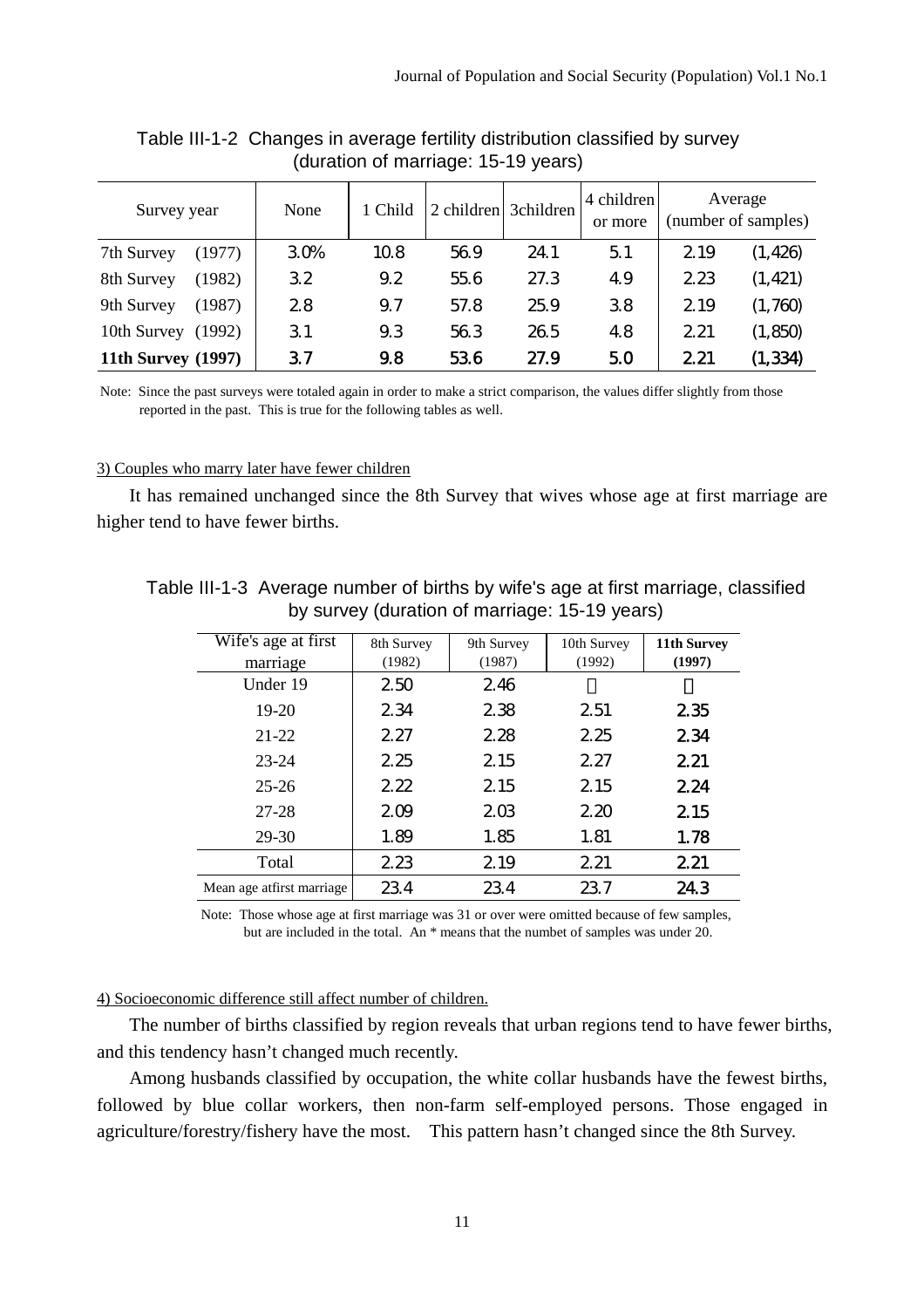| Socioeconomic attributes                      | 8th Survey<br>(1982) |         | 9th Survey<br>(1987) |        | 10th Survey<br>(1992) |          | 11th Survey<br>(1997) |            |
|-----------------------------------------------|----------------------|---------|----------------------|--------|-----------------------|----------|-----------------------|------------|
| Classified by current residence               |                      |         |                      |        |                       |          |                       |            |
| Non-densely inhabited districts               | 2.31                 | (39.8%  | 2.28                 | (40.4) | 230                   | (40.6)   | 232                   | (387)      |
| Densely inhabited districts (under 2 million) | 2.17                 | (49.1)  | 2.14                 | (46.0) | 2.19                  | (483)    |                       | 2.16(51.2) |
| Densely inhabited districts (over 2 million)  | 2.17                 | (11.1)  | 1.98                 | (13.6) | 200                   | (11.1)   | 209                   | (10.1)     |
| Classified by occupation of husband           |                      |         |                      |        |                       |          |                       |            |
| Agriculture/forestry/fishery                  | 260                  | $4.2\%$ | 2.41                 | (43)   |                       | 273 (22) | 264                   | (1.6)      |
| Non-farm self-employed                        | 2.31                 | (19.8)  | 2.46                 | (19.1) | 2.27                  | (15.8)   | 227                   | (163)      |
| Blue collar worker                            | 2.18                 | (26.8)  | 2.18                 | (21.8) | 2.25                  | (16.2)   | 226                   | (14.2)     |
| White collar worker                           | 2.17                 | (45.8)  | 208                  | (49.7) | 2.18                  | (639)    | 217                   | (632)      |

Table III-1-4 Average number of births by socioeconomic attributes, classified by survey (duration of marriage: 15-19 years)

Note: The figures in brackets show the proportion of married couples. For more information about densely inhabited districts and blue-collar worker/white collar workers, see the Glossary.

## 2. Birth timing

## 1) Tendency to finish bearing children after 4 and a half years

The couples married for 15-19 years bore the first child 1.60 years after marriage, and the second child at 2.85 years after, on average. Therefore, they finish bearing a little more than 2 children, on average, about 4 and a half years after marriage. The same tendency has been seen in the results from past surveys.

Table III-2-1 Ordre-specific average birth intervals, classified by survey (duration of marriage: 15-19 years)

| Birth order                                          | 8th Survey<br>(1982) | 9th Survey<br>(1987) | 10th Survey<br>(1992) | 11th Survey<br>(1997) |
|------------------------------------------------------|----------------------|----------------------|-----------------------|-----------------------|
| Average number of births                             | (2.23)               | (2.19)               | (2.21)                | (2.21)                |
| Marriage - First child                               | 1.73                 | 1.54                 | 1.52                  | 1.60                  |
| First child - Second child                           | 296                  | 284                  | 286                   | 285                   |
| Years between marriage and second birth<br>(average) | 4.69                 | 4.38                 | 4.38                  | 4.45                  |

2) If birth intervals become longer, the number of births is reduced.

Concerning the couples married for 15-19 years, if the number of births they finish bearing becomes larger, each birth interval become shorter. Conversely, the couples whose birth intervals are longer have less children. Compared with the results of the previous survey, the total of the birth intervals classified by the completed fertility value (average period from marriage to the time they finish bearing children) has become longer, though the change in each number is slight.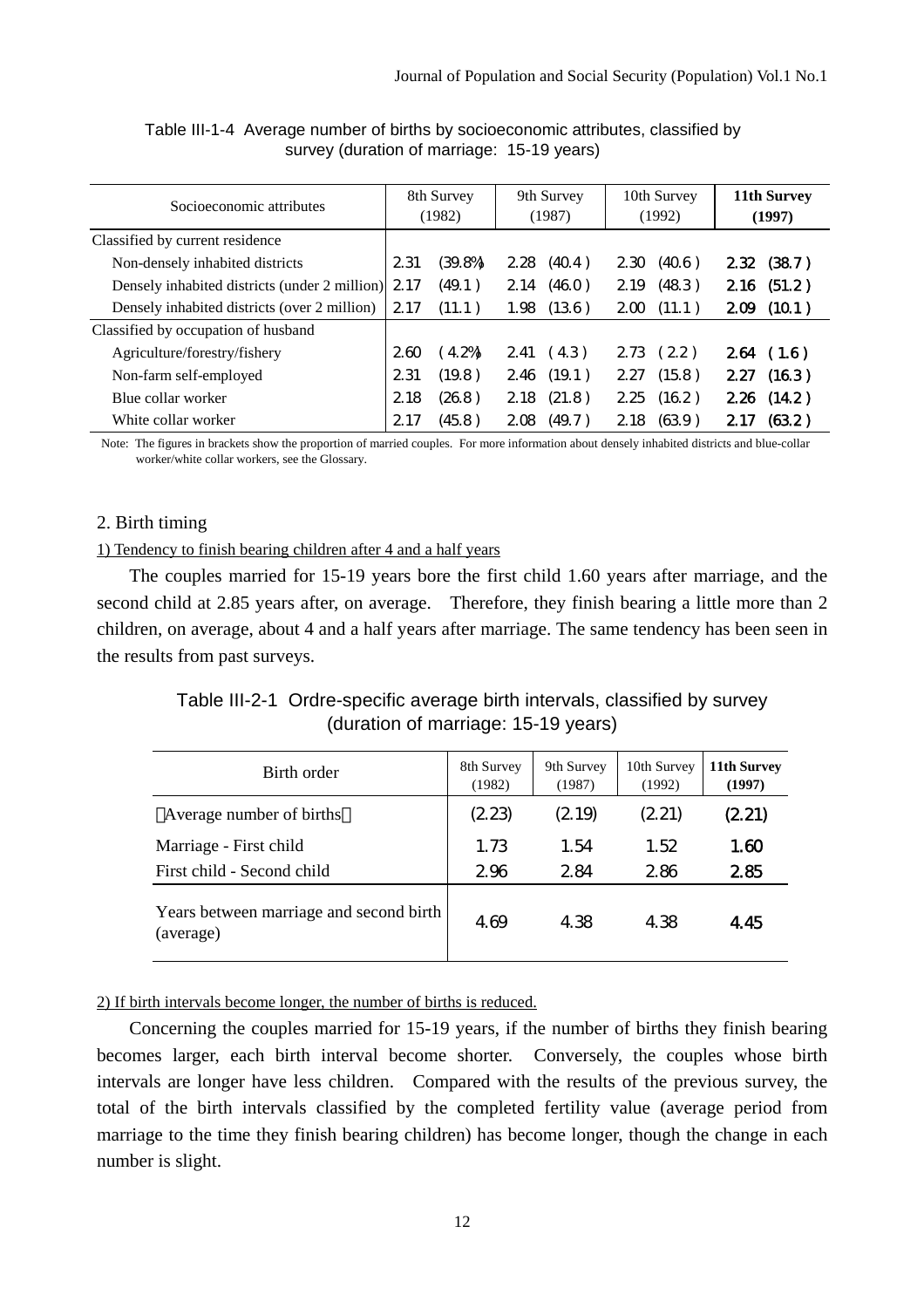| Birth order                   | Number of birth |            |           |            |  |  |  |  |
|-------------------------------|-----------------|------------|-----------|------------|--|--|--|--|
|                               | 1 Child         | 2 children | 3children | 4 children |  |  |  |  |
| Marriage - First child        | 283             | 1.59       | 1.24      | 1.15       |  |  |  |  |
| First child - Second child    |                 | 3.14       | 236       | 2.26       |  |  |  |  |
| Second child - Third child    |                 |            | 3.76      | 2.80       |  |  |  |  |
| Third child - Fourth child    |                 |            |           | 397        |  |  |  |  |
| Total                         | 283             | 4.73       | 7.36      | 10.18      |  |  |  |  |
| 10th Survey $(1992)$<br>Total | 2.83            | 4.50       | 7.23      | 968        |  |  |  |  |

Table III-2-2 Order-specific average birth intervals classified by number of births(duration of marriage: 15-19 years)

## 3) Delay in fertility process of married couples

Compared with the results of these several surveys, every marriage duration of 0-4 years, 5-9 years, and 10-14 years has an decreasing average number of births. This has consistently declined since the 9th Survey,

especially among couples whose duration of marriage is 0-4 years or 5-9 years. It is clear from this that the fertility process of young couples married in the late 1980's or later has been delayed.

|  |                              | Table III-2-3 Marriage duration-specific average number of |
|--|------------------------------|------------------------------------------------------------|
|  | births, classified by survey |                                                            |

| Duration of      | 8th Survey | 9th Survey | 10th Survey | 11th Survey |
|------------------|------------|------------|-------------|-------------|
| marriage         | (1982)     | (1987)     | (1992)      | (1997)      |
| $0 - 4$          | 0.80       | Q.91       | 0.80        | 0.71        |
| $5-9$            | 1.95       | 1.96       | 1.84        | 1.75        |
| $10-14$          | 2.16       | 2.16       | 2.19        | 210         |
| $15-19$          | 2.23       | 2.19       | 2.21        | 2.21        |
| $20 - 24$        | 2.24       | 2.31       | 2.21        | 2.24        |
| 25 years or more | 2.32       | 236        | 2.31        | 219         |

## 4) Couples with no children have increased

The proportion of childless couples has increased for all durations of marriage. Even among the couples with 15-19 years who have almost finished bearing children, the proportion was 3.7%, up 0.6 points compared with the previous survey. The 9th and later Surveys reveal that the proportion of childless couples has risen gradually.

Table III-2-4 Marriage duration-specific proportion of married couples, classified by average number of births

| Duration of<br>marriage | Total (number of<br>samples) | <b>None</b> | 1 Child | 2 children 3 children 4 children |      |                  | 5 children<br>or more |
|-------------------------|------------------------------|-------------|---------|----------------------------------|------|------------------|-----------------------|
| $0 - 4$                 | (1,273)<br>100.0             | 42.6%       | 44.7    | 12.1                             | 06   |                  |                       |
| $5-9$                   | (1,276)<br>1000              | 10.3        | 21.0    | 536                              | 139  | 1.2 <sub>2</sub> |                       |
| $10-14$                 | (1,287)<br>100.0             | 5.5         | 11.6    | 54.2                             | 25.2 | 33               | 0.3                   |
| $15-19$                 | (1, 334)<br>100.0            | 37          | 9.8     | 536                              | 27.9 | 4.6              | 0.4                   |
| $20 - 24$               | (1, 419)<br>1000             | 23          | 81      | 57.0                             | 28.9 | 34               | 0.4                   |
| 25 years or more        | 559)<br>100.0                | 1.3         | 12.2    | 583                              | 24.O | 39               | 0.4                   |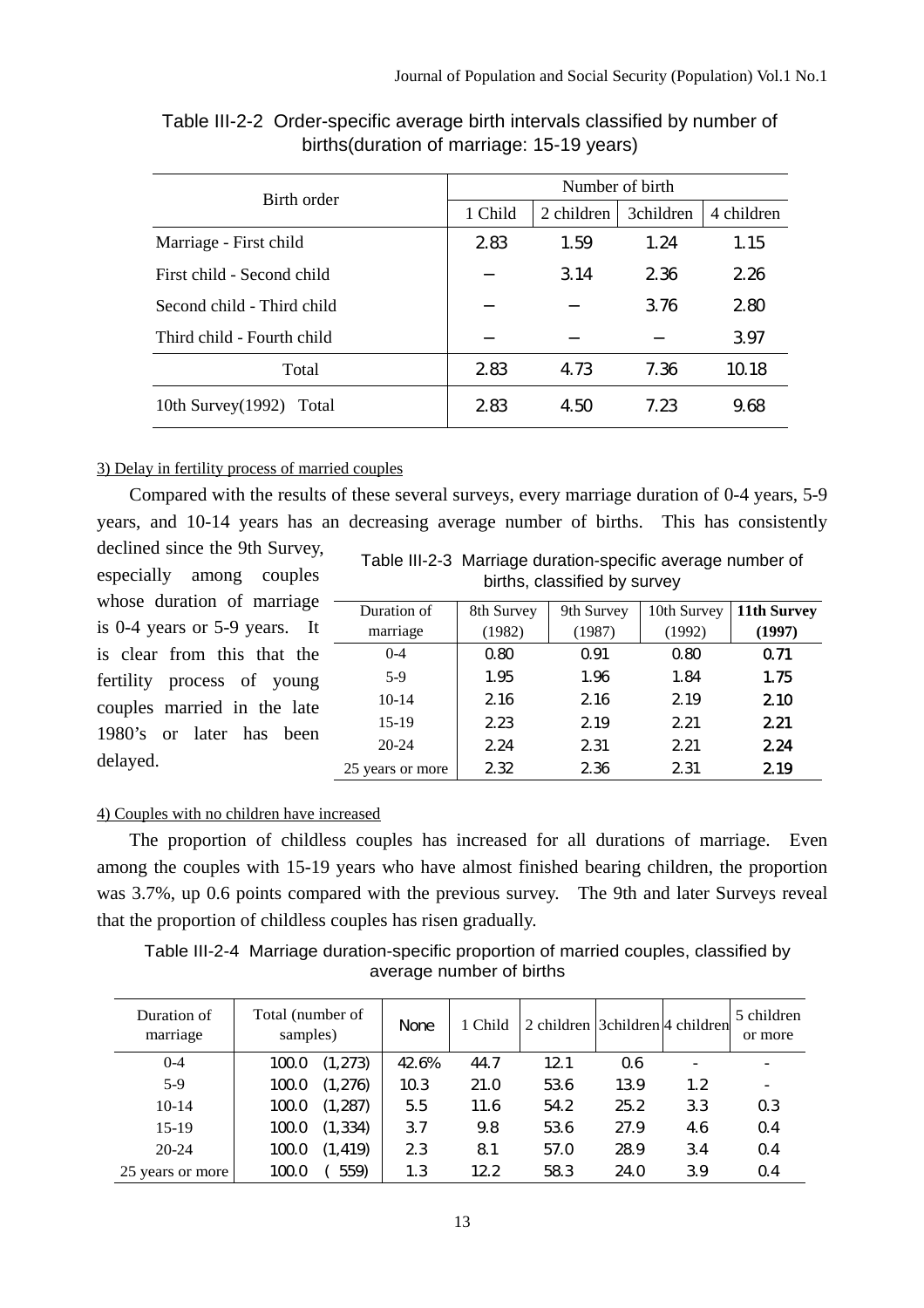|                      | 8th Survey | 9th Survey | 10th Survey | 11th Survey |
|----------------------|------------|------------|-------------|-------------|
| Duration of marriage | (1982)     | (1987)     | (1992)      | (1997)      |
| $0 - 4$              | 38.9%      | 32.5       | 38.9        | 426         |
| $5-9$                | 43         | 48         | 86          | 103         |
| 10-14                | 25         | 33         | 48          | 5.5         |
| 15-19                | 32         | 28         | 31          | 37          |
| $20 - 24$            | 22         | 21         | 28          | 23          |
| 25 years or more     | 38         | 22         | 1.9         | 1.3         |

Table III-2-5 Marriage duratjion-specific proportion of married couples whose number of births is none, classified by survey

5) The total marital fertility rate has fallen below 2.0.

This survey provides yearly "total marital fertility rates." The index of this rate is the expected number of births per couple, which is based on the assumption that the marriage year-specific pattern of fertility rate for a certain year will continue. This index, however, is affected by not only changes in the completed fertility value, but also by changes in birth timing.

The solid line in Figure III-2-1 shows the total marital fertility rates since 1985, which are based on the data of the 11th Survey. The declining tendency since 1985 was already seen at the 10th Survey, and the current survey shows the same tendency from 1990 onward: the rates have fallen below 2.0 since 1990. This indicates a recent trend toward delayed birth timing by married couples.





Note: For further finformation on total marital fertility rates, see the glossary. Total Marital Fertility Rates is a three-year moving average for both the 10th and 11th Surveys. Total Fertility Rates (TFR) is from the yearly data on Vital Statistics and Information Department of the Ministry of Health and Welfare.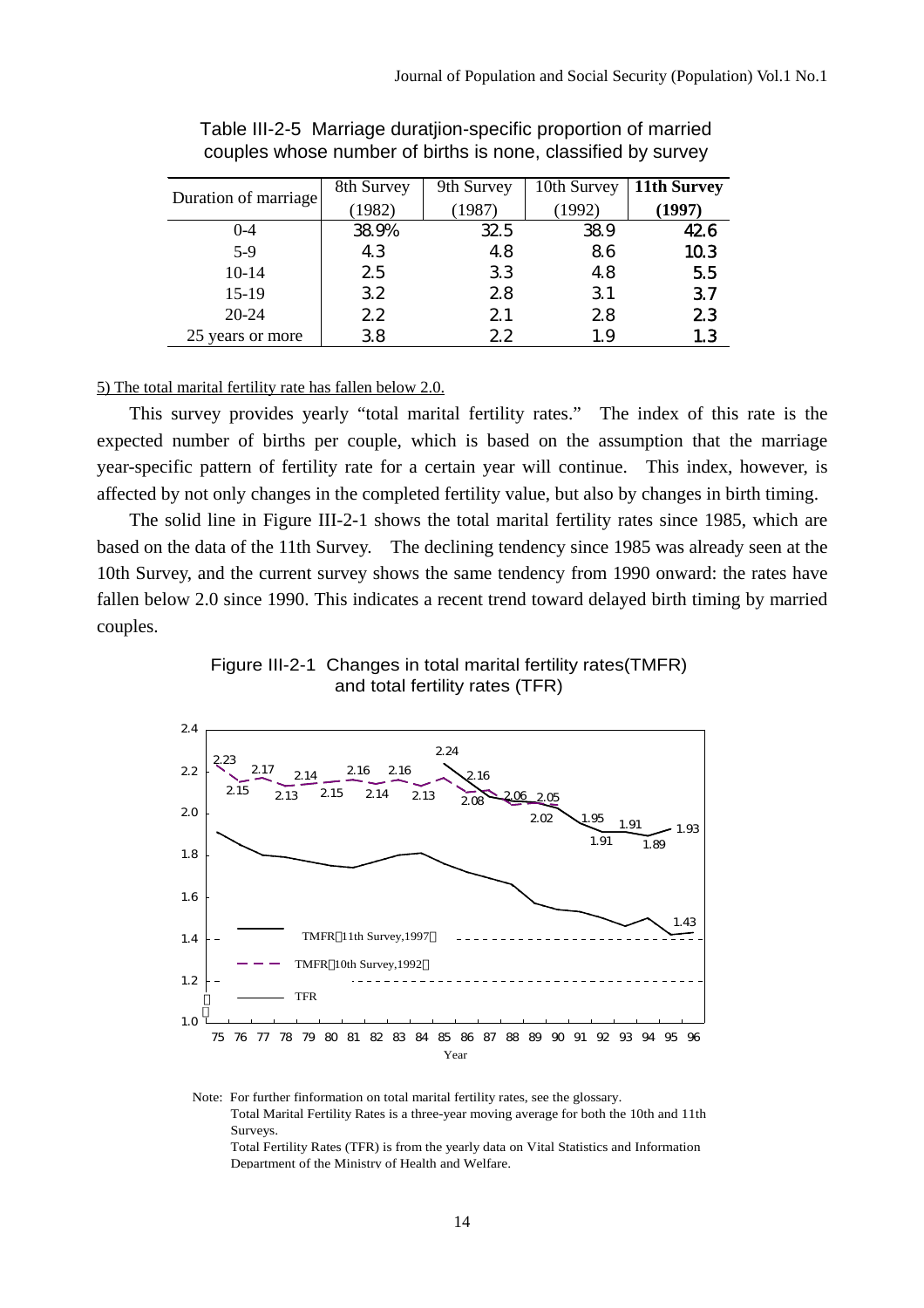## 3. Fertility regulation

1) Wives aged 35-39 have the highest rate of practicing contraception.

Looking at the situation regarding contraceptive practice as of this survey (Table III-3-1), we found that 60.4% of married couples are practicing contraception, and if we add the 21.2% of couples who were formerly practicing it, 80% of wives have had experience with contraception. Among the age-specific wives, those in their late 30's have the highest rate of practicing contraception (68.7%) as usual. Compared with the past surveys, among the wives in their 40's, the rate of practicing contraception has tended to rise in general. On the other hand, among the wives in their 20's and 30's, the rate has fallen for each age group this time.

|           | Total               |          |            | Contraceptive practice   | Reference: currently practicing |            |            |            |  |
|-----------|---------------------|----------|------------|--------------------------|---------------------------------|------------|------------|------------|--|
| Age of    |                     |          | Currently  | Currently not practicing |                                 |            | 7th Survey | 9th Survey |  |
| wife      | (number of samples) |          | practicing | Have                     | No                              | Not stated | (1977)     | (1987)     |  |
|           |                     |          |            | experience               | experience                      |            |            |            |  |
| $20 - 24$ | 100.0%              | 215)     | 45.6%      | 30.2                     | 181                             | 60         | 50.0%      | 51.1       |  |
| 25-29     | 1000                | 914)     | 536        | 29.6                     | 11.5                            | 5.3        | 60.2       | 60.3       |  |
| $30 - 34$ | 1000                | (1, 327) | 59.5       | 21.6                     | 11.5                            | 7.4        | 72.0       | 71.6       |  |
| 35-39     | 1000                | (1, 428) | 68.7       | 14.4                     | 9.6                             | 7.3        | 69.4       | 74.1       |  |
| $40 - 44$ | 1000                | (1, 581) | 66.8       | 16.1                     | 9.7                             | 7.5        | 53.1       | 68.1       |  |
| 45-49     | 1000                | (1, 878) | 543        | 25.1                     | 88                              | 11.8       | 22.9       | 45.2       |  |
| Total     | $100\%$             | (7, 354) | 60.4%      | 21.2                     | 103                             | 82         | 57.3%      | 646        |  |

### Table III-3-1 Contraceptive practices, classified by age of wife

Note: Those under the age of 20 were omitted because of few samples, though they (11 cases) are included in the total.

#### 2) Condoms overwhelm the other contraception methods

The proportion of contraception methods which couples currently use, classified by method (Table III-3-2), reveals that condoms, 75.5%, overwhelm other methods, followed by coitus interruptus (withdrawal) (20.1%), and rhythm methods (8.6%). In Western countries, use of the so-called modern contraception methods, including sterilization, IUD (intra-uterine devices), and oral contraceptives (the pill), are increasing. In Japan, the total proportion of these three methods remains at 8.6%. Since the proportions of those practicing sterilization and IUD are higher among the older age groups, we see that modern contraception methods are more frequently used by the elderly.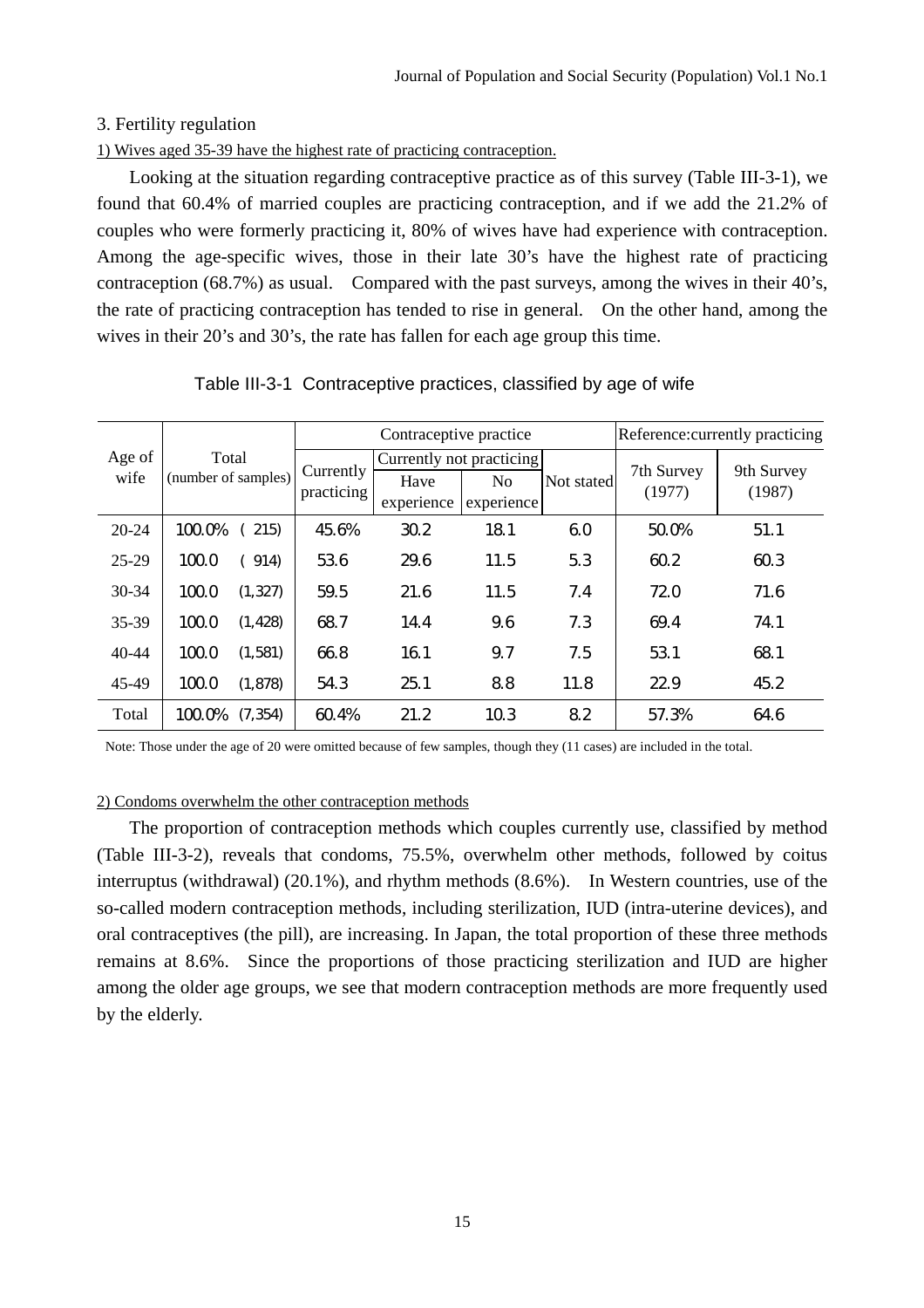(accept multiple choice)

| Contraception method           | Total | 20-24 | 25-29 | Wife's current age<br>30-34<br>35-39<br>40-44<br>73.7<br>79.7<br>74.4<br>72.5<br>25<br>0.5<br>1.0<br>0.8<br>7.6<br>7.5<br>7.4<br>11.1<br>29<br>23<br>27<br>36<br>06<br>0.9<br>1.1<br>1.4<br>226<br>22.5<br>17.9<br>15.9<br>0.3<br>26<br>1.2<br>1.1<br>1.9<br>32<br>61<br>5.6<br>0 <sub>4</sub><br>1.4<br>0.9<br>1.3<br>25<br>20<br>37<br>1.1 | 45-49 |       |       |
|--------------------------------|-------|-------|-------|----------------------------------------------------------------------------------------------------------------------------------------------------------------------------------------------------------------------------------------------------------------------------------------------------------------------------------------------|-------|-------|-------|
| Condom                         | 75.5% | 79.6% | 79.8  |                                                                                                                                                                                                                                                                                                                                              |       |       |       |
| Contraceptive film/jelly       | 1.2   |       | 1.6   |                                                                                                                                                                                                                                                                                                                                              |       |       |       |
| Rhythm methods                 | 86    | 61    | 10.6  |                                                                                                                                                                                                                                                                                                                                              |       |       |       |
|                                | 26    |       | 0.8   |                                                                                                                                                                                                                                                                                                                                              |       |       |       |
| Pill(Oral contraceptive)       | 0.9   | 1.0   | 06    |                                                                                                                                                                                                                                                                                                                                              |       |       |       |
| Coitus interruptus(Withdrawal) | 20.1  | 286   | 22.9  |                                                                                                                                                                                                                                                                                                                                              |       |       |       |
| Sterilization of men           | 1.2   |       | 0.2   |                                                                                                                                                                                                                                                                                                                                              |       |       |       |
| Sterilization of women         | 38    |       | 06    |                                                                                                                                                                                                                                                                                                                                              |       |       |       |
| Othet                          | 1.0   | 1.0   | 1.0   |                                                                                                                                                                                                                                                                                                                                              |       |       |       |
| Not stated                     | 23    | 1.0   | 1.4   |                                                                                                                                                                                                                                                                                                                                              |       |       |       |
| (Reference)                    |       |       |       |                                                                                                                                                                                                                                                                                                                                              |       |       |       |
| Modern contraception methods   | 8.6%  | 1.0   | 22    | 5.8                                                                                                                                                                                                                                                                                                                                          | 7.6   | 11.2  | 128   |
| Nnumbet of samples             | 4,439 | 98    | 490   | 789                                                                                                                                                                                                                                                                                                                                          | 981   | 1,056 | 1,019 |

Table III-3-3 Proportion of contraception method currently used, by age of wife

Note: - indicates no appropriate samples. Rhythm methods include Ogino method, basal body temperature method, and cervical mucus method. Modern contraception methods are a combinatjion of IUD, pills and sterilization of men/women. Since the questions concerning contraceptjion methods allowed multiple choices, some totals exceed 100%. Those under the age of 20 are omitted because of few samples, though they (6 cases) are included in the total.

#### 3) About 20% of wives have experienced induced abortions.

The number of wives who have experienced an induced abortion (except those that did not indicate anything) after marriage, classified by age of wife (Table III-3-3) discloses that those in their 20's have the smallest proportion of "have experienced" and the smallest average number of abortions, compared with older wives. Classified by pregnancy order, the abortion rate is higher among the third or later pregnancies.

|                |                              | N <sub>0</sub>      |       |       |       | Have experienced |                |                | Average     | Average among those                                                  |  |
|----------------|------------------------------|---------------------|-------|-------|-------|------------------|----------------|----------------|-------------|----------------------------------------------------------------------|--|
| Age of<br>wife | Total                        | experience Subtotal |       | Once  | Twice | Three<br>times   | Four<br>times  | or more        | (times)     | Five times among all who experienced one or<br>more abortion (times) |  |
| $20 - 24$      | 142                          | 92.3%               | 7.7%  | 6.3%  | 0.7   | 0.7              | 0 <sub>0</sub> | 0 <sub>0</sub> | Q 10        | 1.27                                                                 |  |
| 25-29          | 605                          | 91.6                | 84    | 7.3   | 1.0   | 0.2              | 0 <sub>0</sub> | 0 <sub>0</sub> | $\Omega$ 10 | 1.16                                                                 |  |
| $30 - 34$      | 858                          | 889                 | 11.1  | 80    | 22    | 0.5              | 0.2            | 0.1            | $\Omega$ 15 | 1.39                                                                 |  |
| 35-39          | 847                          | 79.7                | 20.3  | 166   | 25    | 1.1              | 0.1            | 0 <sub>0</sub> | 0.25        | 1.24                                                                 |  |
| $40 - 44$      | 944                          | 737                 | 26.3  | 19.5  | 51    | 1.3              | 0.1            | 0 <sub>3</sub> | 0.36        | 1.36                                                                 |  |
| 45-49          | 1.050                        | 583                 | 41.7  | 27.0  | 10.6  | 32               | 0.9            | 0.1            | 062         | 1.48                                                                 |  |
| Total          | 4,451                        | 77.2%               | 22.8% | 16.4% | 46    | 1.4              | 0.3            | Q <sub>1</sub> | 0.32        | 1.38                                                                 |  |
|                | Reference: 9th Survey (1987) |                     |       |       |       |                  |                |                |             |                                                                      |  |
| Total          | 8,533                        | 78.9%               | 21.1% | 13.0% | 60    | 1.7              | 0.3            | Q <sub>1</sub> | 0.32        | 1.51                                                                 |  |

Table III-3-3 Induced abortions, classified by age of wife

Note: Those aged under 20 are omitted because of few samples, though they (5 cases) are included in the total.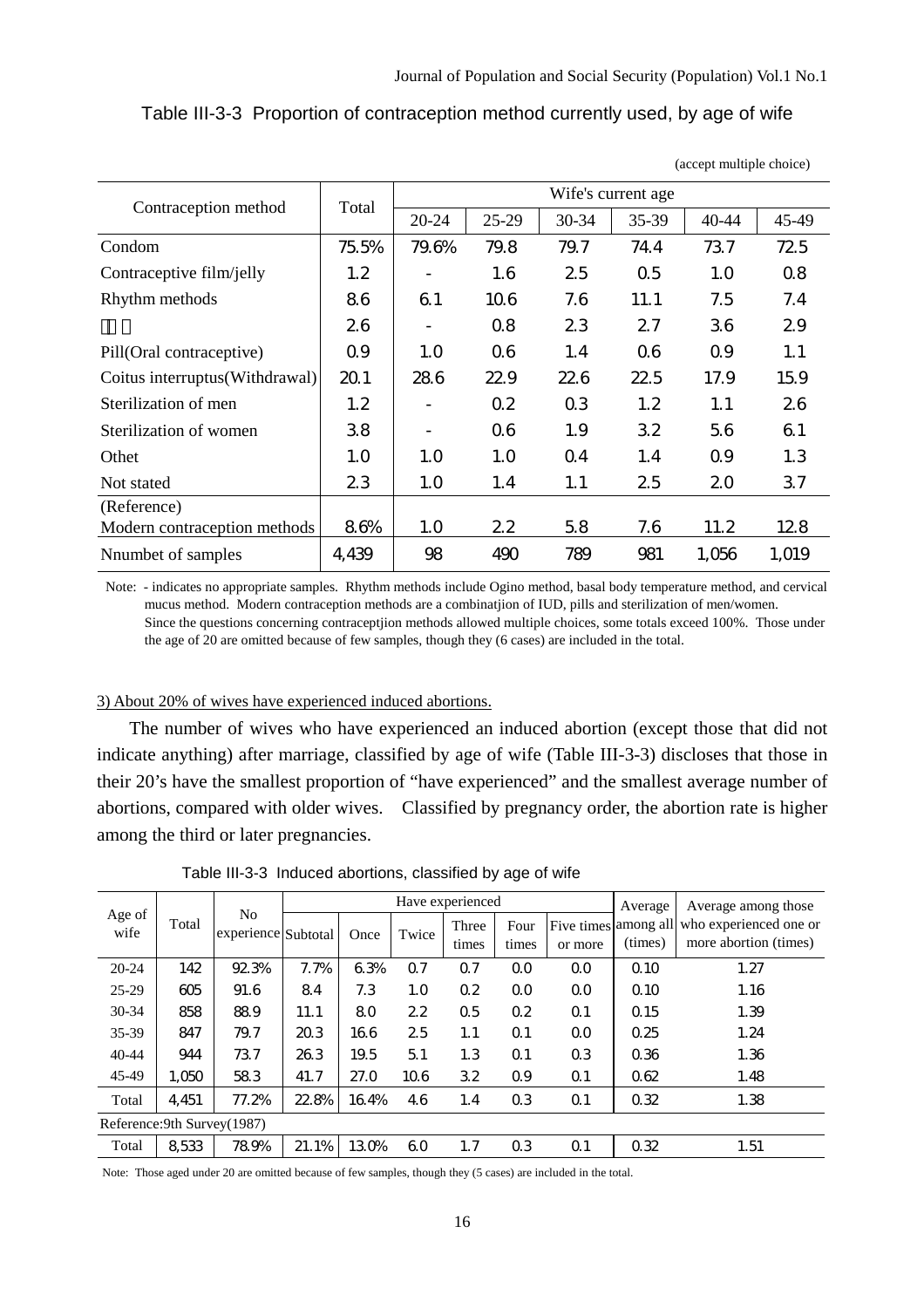Since quite a few responses regarding pregnancy/abortion were not stated (no response), we cannot say for sure, but it is likely that abortions occupy a certain position among the fertility regulation of married couples even today, since those who have experienced abortions account for 30-40% of the wives aged 40 and over. It is also found that those who have experienced one abortion tend to "repeat abortions."

# *IV. Views on the Number of Children - Ideal number of children and intended number of children -*

1) The gap between ideal number of children and intended number of children still exists, while the ideal number of children has somewhat decreased.

This survey covers research on how many children married couples want to have under ideal conditions (ideal number of children), and how many children they actually intend to have (intended number of children) (\*). Table IV-1 shows average ideal number of children and average intended number of children, classified by years of marriage (duration of marriage) for each survey. Both numbers haven't changed much with duration of marriage, though younger couples tend to choose smaller numbers. The average intended number of children always falls short of the average ideal number of children. This survey reveals that the average ideal number of children has slightly declined.

\*Here, the ideal number of children is the answer to the question "How many children would be ideal for you?," and the intended number of children is the sum of the answer to the question "How many children do you intend to bear from now on?" (the additional intended number of children) and the number of currently existing children.

| Duration of         |                      |                      | Average ideal number of children |                       |                       | Average intended number of children |                      |                      |         |                                     |
|---------------------|----------------------|----------------------|----------------------------------|-----------------------|-----------------------|-------------------------------------|----------------------|----------------------|---------|-------------------------------------|
| marriage            | 7th Survey<br>(1977) | 8th Survey<br>(1982) | 9th Survey<br>(1987)             | 10th Survey<br>(1992) | 11th Survey<br>(1997) | 7th Survey<br>(1977)                | 8th Survey<br>(1982) | 9th Survey<br>(1987) | (1992)  | 10th Survey   11th Survey<br>(1997) |
| $0-4$ years         | 242                  | 249                  | 251                              | 240                   | 233                   | 208                                 | 222                  | 2.28                 | 2.14    | 212                                 |
| 5-9 years           | 256                  | 263                  | 265                              | 261                   | 247                   | 217                                 | 2.21                 | 226                  | 219     | 212                                 |
| $10-14$ years       | 268                  | 267                  | 273                              | 276                   | 258                   | 2.18                                | 218                  | 220                  | 225     | 218                                 |
| $15-19$ years       | 267                  | 266                  | 270                              | 271                   | 260                   | 2.13                                | 221                  | 2.18                 | 218     | 223                                 |
| $20-24$ years       | 275                  | 260                  | 271                              | 269                   | 267                   | 222                                 | 217                  | 223                  | 217     | 221                                 |
| 25 years and longer | 286                  | 270                  | 277                              | 270                   | 258                   | 2.46                                | 226                  | 225                  | 219     | 214                                 |
| Total               | 261                  | 262                  | 267                              | 264                   | 253                   | 2.17                                | 220                  | 223                  | 219     | 217                                 |
| (number of samples) | (8,314)              | (7,803)              | (8,348)                          | (8,627)               | (7,069)               | (8, 129)                            | (7,783)              | (7,995)              | (8,295) | (6,427)                             |

| Table IV-1 Marriage duration-specific average ideal/intended number of children, classified by survey |  |  |  |
|-------------------------------------------------------------------------------------------------------|--|--|--|
|                                                                                                       |  |  |  |

Note: The first-marriage couples with wives under the age of 50 are the subjects of each survey. In order to make accurate comparisons, the results from the past surveys were re-calculated, so the values differ slightly from the past reported ones (this is also true for all the following tables). The numbers of samples in brackets exclude the subjects who did not specify ideal/intended numbers of children.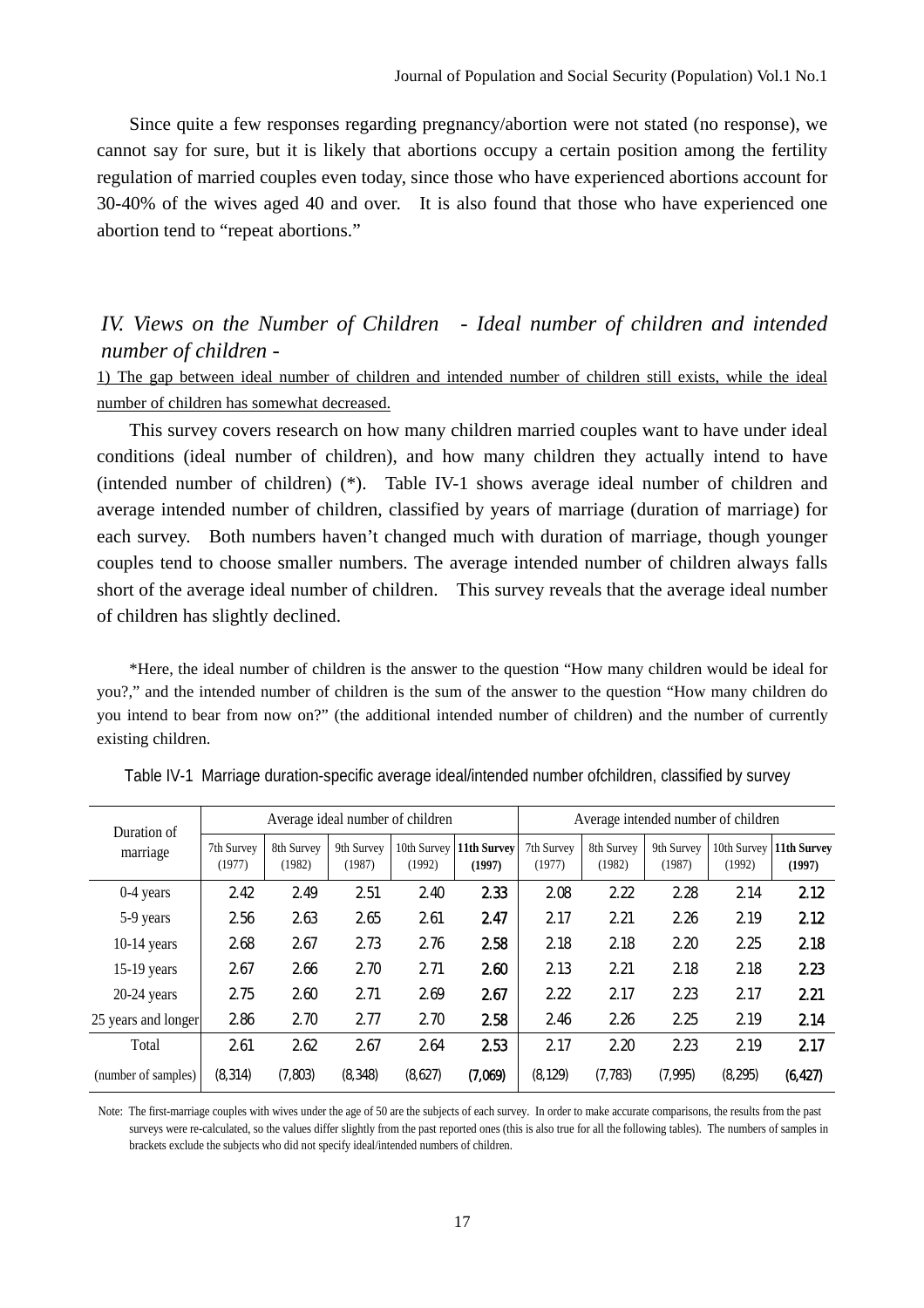

Figure IV-1 Marriage duration-specific average ideal/intended number of children 11th Survey

## 2) Both ideal and intended number of children have declined slightly among the younger couples.

This survey resulted in the discovery that both the ideal and intended number of children have recently declined a little (Figure IV-2). The decrease is minor, though a certain tendency can be seen in this and the previous survey. This fact suggests that the number of children desired by younger couples (who plan on having children) has somewhat decreased.





Couples whose duration of marriage is 0-4 years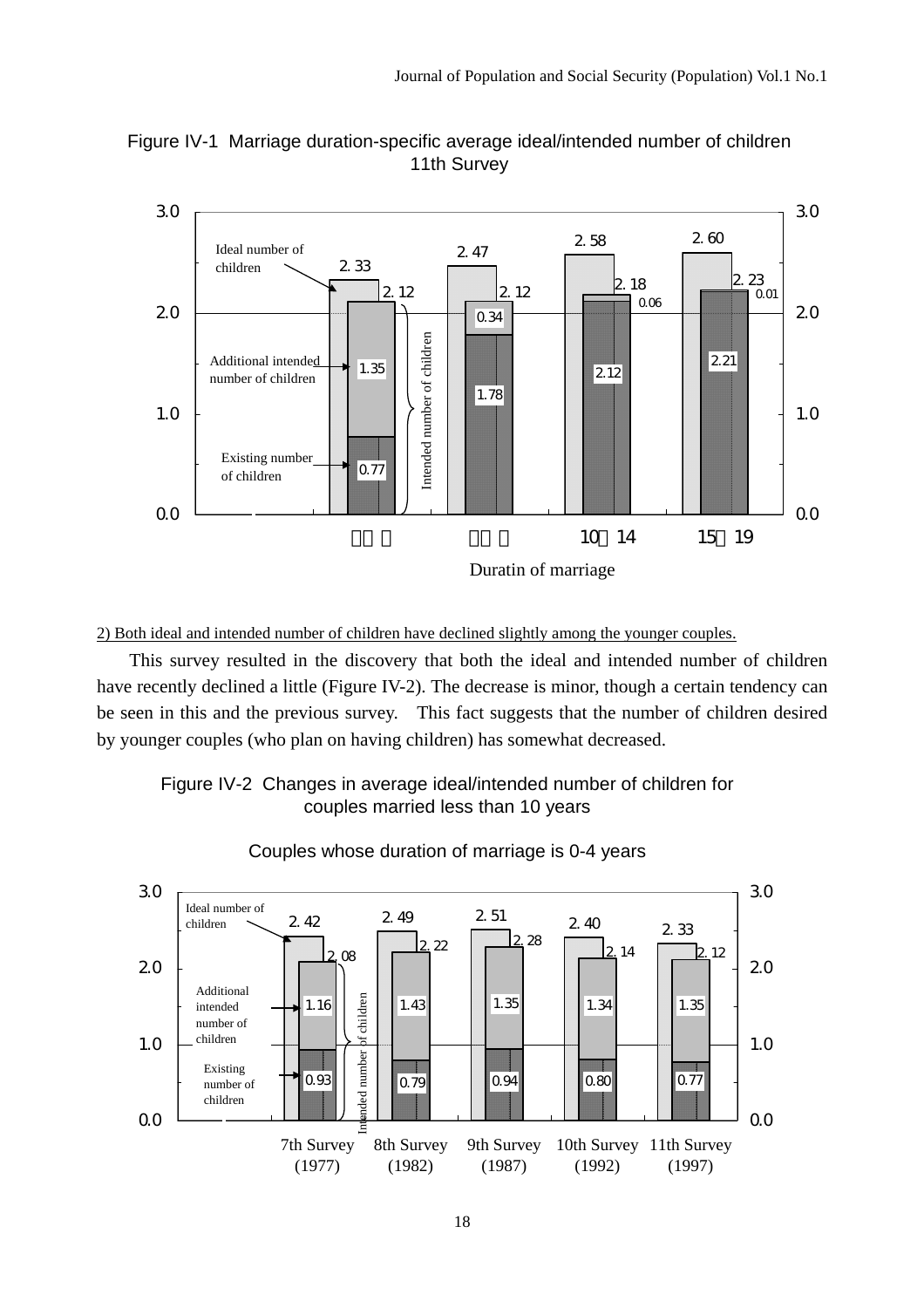

## Couples whose duration of marriage is 5-9 years

3) The ideal number of children for 90 percent of couples remains unchanged at 2 or 3, while those wanting 3 children have decreased and those wanting 2 have increased.

When we look at the distribution of ideal number of children for younger couples married less than 10 years, those regarding 2 or 3 children as ideal make up the majority, 87-90%, which hasn't changed in every survey, and those regarding no children, 1 child, or 4 children and more as ideal are relatively few (Table IV-2). However, in this survey, the number of couples regarding 3 children as ideal has fallen remarkably, and the number regarding 2 children as ideal has risen. As a result, the average ideal number of children among younger couples has decreased to 2.4 persons from the usual 2.5-2.6.

|                    |                              |      | Average ideal |         |         |         |                       |                       |
|--------------------|------------------------------|------|---------------|---------|---------|---------|-----------------------|-----------------------|
| Survey year        | Total (number of<br>samples) | None | 1 child       | 2 child | 3 child | 4 child | 5 children<br>or more | number of<br>children |
| 7th Survey (1977)  | 100.0% (3.728)               | 0.3% | 39            | 49.2    | 40.4    | 5.2     | 1.0                   | 2.49                  |
| 8th Survey (1982)  | 100.0 (3.046)                | 1.5  | 23            | 44.4    | 430     | 7.9     | 1.0                   | 257                   |
| 9th Survey (1987)  | 100.0 (2,984)                | 1.3  | 24            | 41.3    | 46.6    | 7.9     | 0.5                   | 259                   |
| 10th Survey (1992) | $100.0$ $(3.042)$            | 1.8  | 37            | 43.3    | 44.8    | 5.8     | 06                    | 251                   |
| 11th Survey (1997) | 1000 (2517)                  | 21   | 45            | 51.5    | 37.0    | 39      | 1.0                   | 240                   |

Table IV-2 Distribution of ideal number of children for couples married less than 10 years, classified by survey

Note: The subjects of each survey are the first-marriage couples with wives under the age of 50, married less than 10 years. Proportions and averages exclude those who did not specify an ideal number of children.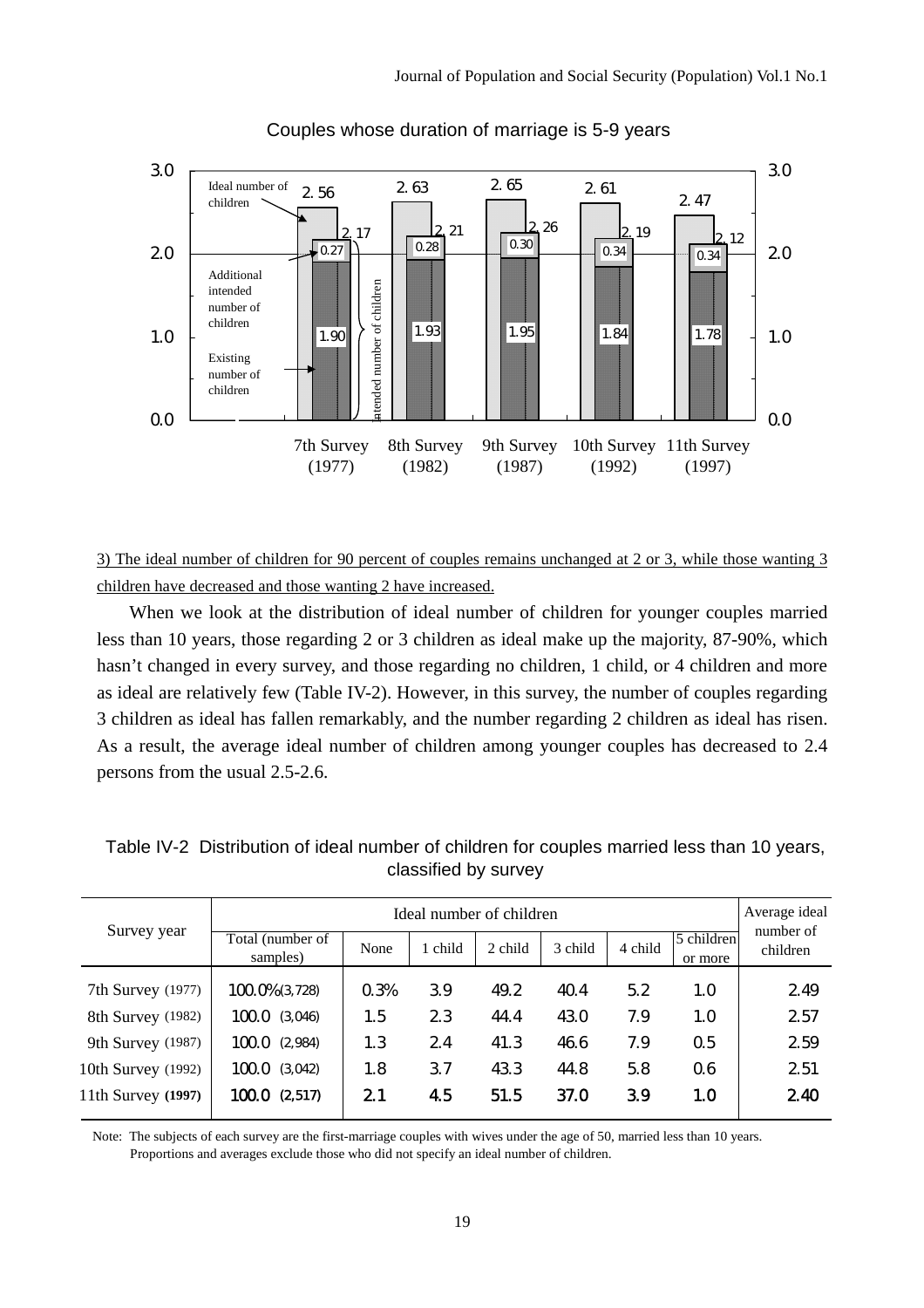#### 4) The number of couples who intend to have 3 children or more has declined.

Among younger couples, those intending to have 2 children are the majority, 64% in this survey (Table IV-3). Those intending to have less than 2 children, which means no children or 1 child, are no more than 12% in total, though those intending to have 1 child have increased a little. The couples who intend to have 3 children or more have slightly decreased to 22% in this survey. This proportion falls fairly short of that of couples who regard 3 children as ideal (37%).

|                    |                    |      | Average<br>intended |         |         |         |                |           |  |
|--------------------|--------------------|------|---------------------|---------|---------|---------|----------------|-----------|--|
| Survey year        | Total (number of   | None | 1 child             | 2 child | 3 child | 4 child | 5 children     | number of |  |
|                    | samples)           |      |                     |         |         |         | or more        | children  |  |
| 7th Survey (1977)  | $1000\%$ $(3.418)$ | 1.7% | 12.4                | 59.4    | 24.4    | 1.8     | 0.3            | 2.13      |  |
| 8th Survey (1982)  | $100.0$ $(3029)$   | 1.9  | 67                  | 61.4    | 28.2    | 1.7     | $\Omega$ 1     | 2.21      |  |
| 9th Survey (1987)  | 100.0~(2,907)      | 1.2  | 69                  | 57.9    | 31.6    | 21      | 0.2            | 2.27      |  |
| 10th Survey (1992) | $100.0$ $(2.980)$  | 24   | 9.1                 | 60.1    | 26.5    | 1.7     | $\Omega$ 1     | 2.16      |  |
| 11th Survey (1997) | 1000(2,258)        | 23   | 9.7                 | 64.3    | 21.8    | 1.8     | 0 <sub>2</sub> | 212       |  |
|                    |                    |      |                     |         |         |         |                |           |  |

Table IV-3 Distribution of intended number of children for couples married less than 10 years, classified by survey

Note: The subjects of each survey are the first-marriage couples, with wives under the age of 50, who have been married less than 10 years. Proportions and averages exclude those who did not specify an intended number of children.

## 5) Why the intended number falls short of the ideal number: the cost of raising children and the avoidance of elderly labor

We asked the couples whose intended number of children falls short of their ideal number why they do not plan to have the ideal number of children. This was a multiple-choice question (Table IV-4). As a whole, the three reasons: "Cost to raise children" (37%), "Cost to educate children" (34%) and "Hate to produce children at older age" (34%) were the most frequently chosen, followed by "Mental and physical burden of child care" (21%), "Small house" (13%), "Can't produce a child" (13%), and "Interference with one's work." (13%) If we look at the reasons classified by age, younger couples tend to mainly give economic reasons such as "Cost" and "Small house." The proportion of "Incompatible with one's hobbies or entertainment" is not high, but younger couples did select it more frequently. Compared with the past surveys, those giving economic reasons have increased in total.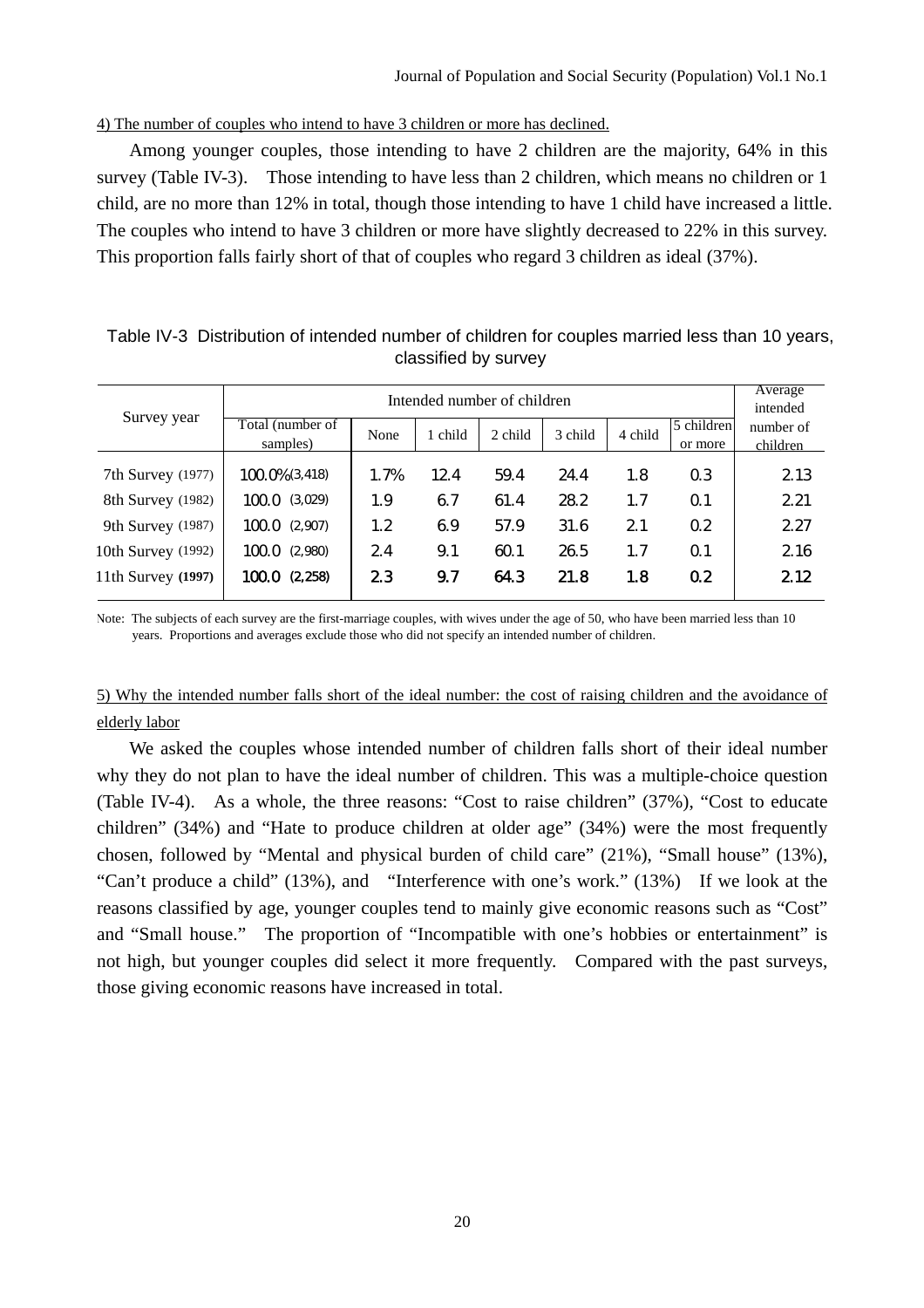### Table IV-1 Reasons why couples do not plan to have the ideal number of children

(multiple-choice)

|                                    |          |                        | Reasons why the intended number of children lalls short of the ideal number |                         |                                   |                                                                           |                      |                                  |                                            |                                                     |                                                                 |       |            |
|------------------------------------|----------|------------------------|-----------------------------------------------------------------------------|-------------------------|-----------------------------------|---------------------------------------------------------------------------|----------------------|----------------------------------|--------------------------------------------|-----------------------------------------------------|-----------------------------------------------------------------|-------|------------|
| Age of wife<br>(number of samples) |          | Cant't produce a child | Hate to produce children at older age                                       | Cost to educate chidren | Cost to raise children in general | Can't bear mentally/physically the<br>child rearing any more<br>burden of | Too small of a house | Want to match the public average | Interference with one's job or<br>business | Incompatible with one's hobbies or<br>entertainment | grow up before<br>Want the last child to<br>the hosband retires | Other | Not stated |
| Under 25                           | 26)      | 38%                    | 7.7                                                                         | 538                     | 731                               | 19.2                                                                      | 30.8                 |                                  | 7.7                                        | 7.7                                                 | 7.7                                                             | 15.4  | 7.7        |
| 25-29                              | (188)    | 32                     | 80                                                                          | 50.5                    | 70.2                              | 17.6                                                                      | 234                  | 1.6                              | 133                                        | 128                                                 | 64                                                              | 128   | 5.3        |
| 30-34                              | (333)    | 7.5                    | 201                                                                         | 46.5                    | 538                               | 32.1                                                                      | 21.3                 | 1.2                              | 14.1                                       | 9.6                                                 | 126                                                             | 17.1  | 33         |
| 35-39                              | (440)    | 123                    | 40.9                                                                        | 34.1                    | 40.7                              | 25.5                                                                      | 14.5                 | 0.9                              | 180                                        | 84                                                  | 136                                                             | 123   | 66         |
| 40-44                              | (495)    | 15.2                   | 47.5                                                                        | 31.3                    | 281                               | 19.4                                                                      | 9.9                  | 1.4                              | 131                                        | 30                                                  | 11.7                                                            | 10.3  | 7.1        |
| 45-49                              | (620)    | 185                    | 332                                                                         | 22.7                    | 20.8                              | 137                                                                       | 7.3                  | 1.3                              | 82                                         | 1.6                                                 | 63                                                              | 69    | 185        |
| Total                              | (2, 102) | 13.1%                  | 335                                                                         | 33.8                    | 37.0                              | 20.8                                                                      | 134                  | 1.2                              | 128                                        | 5.7                                                 | 10.1                                                            | 11.1  | 9.6        |
| Results of past surveys (Total)    |          |                        |                                                                             |                         |                                   |                                                                           |                      |                                  |                                            |                                                     |                                                                 |       |            |
| 10th Survey<br>(1992)              | (3,341)  | 14.1%                  | 29.6                                                                        | 28.3                    | 30.1                              | 20.6                                                                      | 124                  | 1.1                              | 9.2                                        | 34                                                  | 7.7                                                             | 63    | 11.9       |
| 8th Survey<br>(1982)               | (2, 845) | 17.7%                  | 27.4                                                                        | 220                     | 24.3                              | 17.0                                                                      | 10.9                 | 1.2                              | 10.8                                       | 20                                                  | 80                                                              | 40    | 88         |

Note: Couples whose intended number of children falls short of their ideal number were surveyed. Bacause of multiple choices, the sum exceeds 100%. Since the number of items available as reasons has increased at evevery survey, the total sums have been rising (8th 145%, 10th 163%, 11th 193%,, excluding "Not stated").

#### 6) The tendency to prefer female children has gradually accelerated.

In addition to the ideal number of children, the ideal combination of boys and girls was asked. The proportion of those wanting girls has consistently increased since the 8th Survey (1982), when this question was first added. When we study the combinations of children classified by ideal number of children (Table IV-5), it is absolutely clear that girls tend to be preferred, especially if the ideal number of children is an odd number. For instance, the proportion of couples who regard 2 girls in 3 children as ideal has jumped to 59% in the 11th Survey, 23 points higher than the 36% figure in the 8th Survey. If we look at the proportion of boys to girls (sex ratio) based on the ideal combinations of children, boys were superior in the 8th Survey, but the proportion was reversed in the 9th Survey, and since then the tendency to want girls has consistently accelerated (Figure IV-3).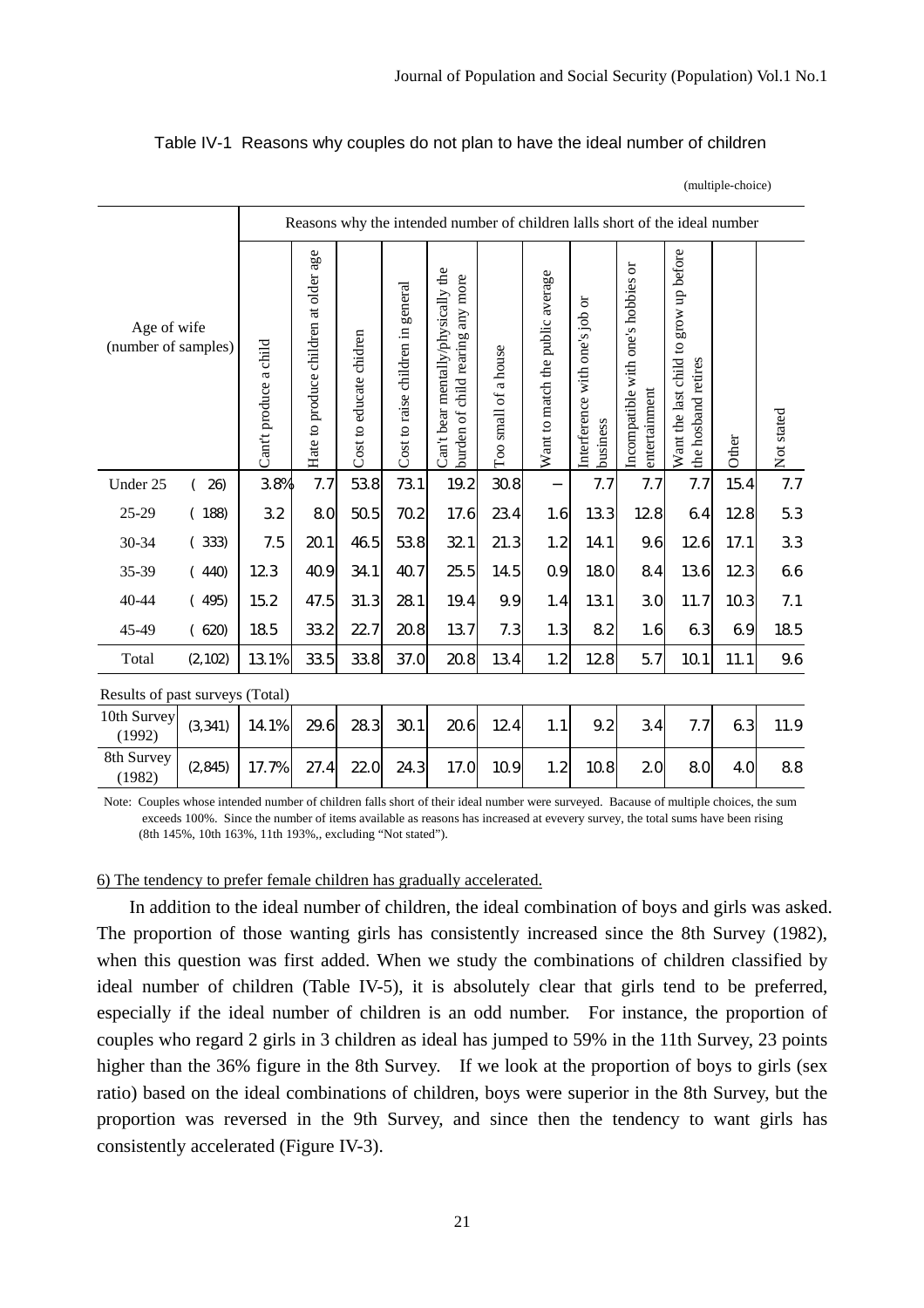| Ideal number of<br>children (number<br>of samples) | Ideal combination of<br>children | 8th Survey<br>(1982) | 9th Survey<br>(1987) | 10th Survey<br>(1992) | 11th Survey<br>(1997) |
|----------------------------------------------------|----------------------------------|----------------------|----------------------|-----------------------|-----------------------|
| 1 child<br>47)                                     | $1$ boy/no girls                 | 51.5%                | 37.1                 | 24.3                  | 25.0                  |
|                                                    | no boys/1 girl                   | 485                  | 62.9                 | 75.7                  | 75.0                  |
|                                                    | $2$ boys/no girls                | 88%                  | 41                   | 27                    | 21                    |
| 2 children $(1,384)$                               | $1$ boy/ $1$ girl                | 824                  | 85.5                 | 84.0                  | 84.9                  |
|                                                    | no boys/2 girls                  | 89                   | 10.4                 | 133                   | 130                   |
|                                                    | 3 boys/no girls                  | 0.7%                 | 0.5                  | 0.3                   | 04                    |
|                                                    | $2$ boys/1 girl                  | 624                  | 523                  | 45.1                  | 384                   |
| 3 children (1,372)                                 | $1$ boy/ $2$ girls               | 36.2                 | 46.2                 | 52.9                  | 589                   |
|                                                    | no boys/3 girls                  | 0.7                  | 0.7                  | 1.6                   | 23                    |

## Table IV-5 Changes in the proportion of couples who have an ideal combination of boys and girls, classified by ideal number of children

Note: Subjects are those who specified an ideal combination of boys and girls, among the couples whose ideal number of children is 1 or more. The combinations in which the ideal number of children was 4 or more (332 cases) were omitted.



# Table IV-3 Sex ratios, based on the ideal combination of children

Note: Shows sex ratjios, based on the ideal combination of children, specified by couples whose ideal numbet of children is 1 or more. The figures in brackets in the above graph show the sex ratio for each survey (the number of boys in contrast to 100 girls).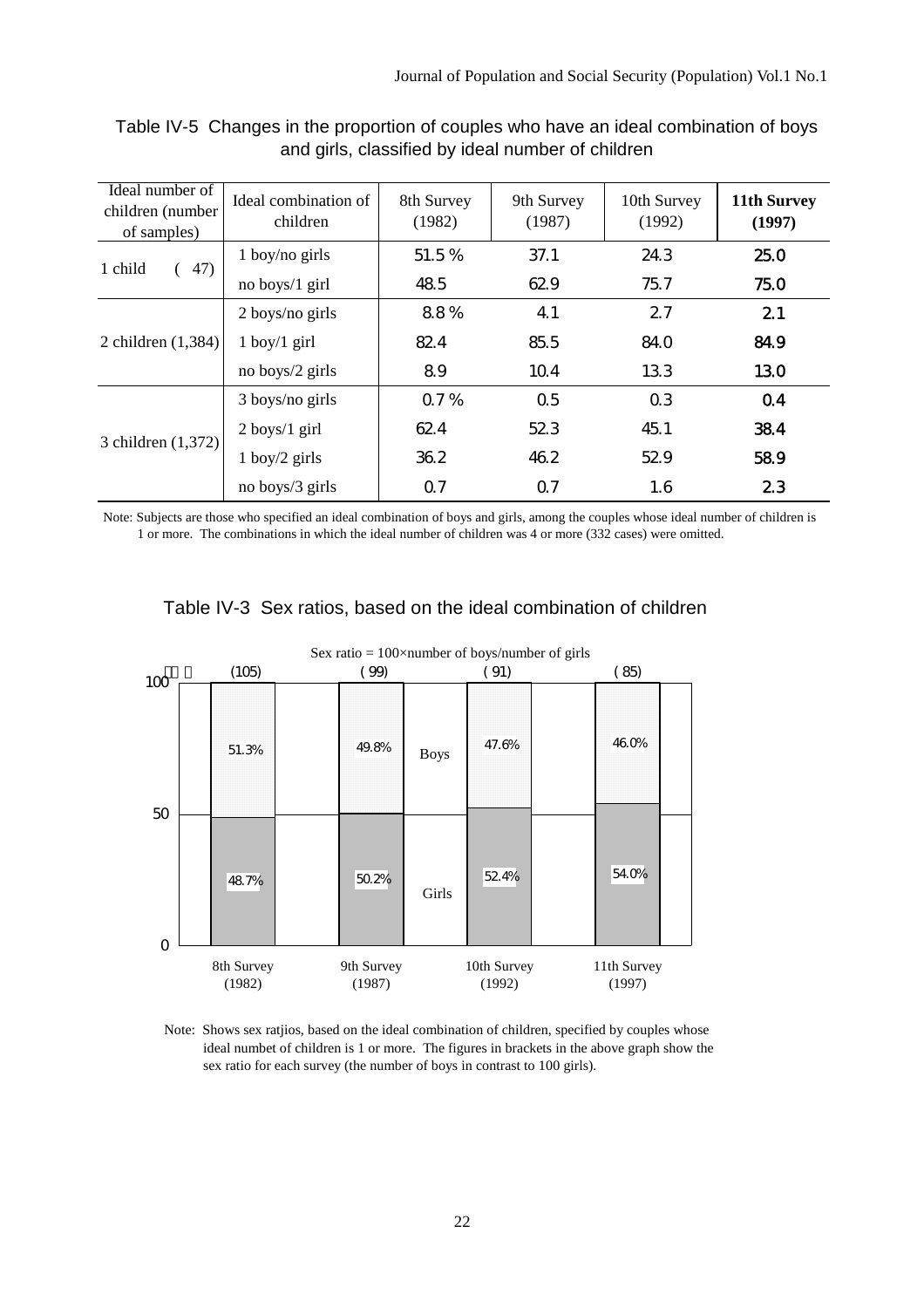*V. Working Wife, Nurturing Environment and Couple's Fertility* 

1. Working wife and fertility

This survey identifies 3 main life courses (consistent working course, housewife course, and return to work course) (\*) depending on if the wife was working or not at the three points (before marriage, at first childbearing, and now (at the time of the survey)) and studies the relationships with fertility.

\*The definitions of each life course are as follows:

Consistent working course: worked before marriage, working now if she has no children, working at childbearing/now if she has children.

Housewife course: worked before marriage, not working now if she has no children, not working at childbearing/now if she has children.

Return to work course: worked before marriage, not working at childbearing, working now (all the subjects of this course have children)

Table -1-1 Marriage duration-specific distribution of wife's life course

| Area               | Life course or wife           | Duration of marriage |           |               |               |  |  |
|--------------------|-------------------------------|----------------------|-----------|---------------|---------------|--|--|
|                    |                               | $0-4$ years          | 5-9 years | $10-14$ years | $15-19$ years |  |  |
|                    | Consistent woring course      | 36.5%                | 25.9      | 24.O          | 24.3          |  |  |
| The whole of Japan | Non-consistent working course | 57.4                 | 67.3      | 68.6          | 66.5          |  |  |
|                    | Housewife course              | 54.5                 | 51.4      | 36.7          | 27.7          |  |  |
|                    | Return to work course         | 29                   | 15.9      | 32.0          | 38.8          |  |  |
|                    | Consistent woring course      | 37.1                 | 24.6      | 19.2          | 184           |  |  |
| Densely inhabited  | Non-consistent working course | 582                  | 69.4      | 73.2          | 72.0          |  |  |
| districts          | Housewife course              | 55.7                 | 55.8      | 42.5          | 34.1          |  |  |
|                    | Return to work course         | 25                   | 136       | 30.7          | 37.9          |  |  |
|                    | Consistent woring course      | 35.2                 | 286       | 33.5          | 33.5          |  |  |
| Sparsely inhabited | Non-consistent working course | 55.2                 | 62.9      | 59.5          | 57.8          |  |  |
| districts          | Housewife course              | 51.3                 | 420       | 24.9          | 17.5          |  |  |
|                    | Return to work course         | 39                   | 20.9      | 34.5          | 40.3          |  |  |

## 11th Survey (1997)

## (Reference) 10th Survey (1992)

| Area               | Life course or wife           | Duration of marriage |           |               |               |  |  |
|--------------------|-------------------------------|----------------------|-----------|---------------|---------------|--|--|
|                    |                               | $0-4$ years          | 5-9 years | $10-14$ years | $15-19$ years |  |  |
|                    | Consistent woring course      | 31.2%                | 21.1      | 16.8          | 231           |  |  |
| Densely inhabited  | Non-consistent working course | 62.4                 | 683       | 68.6          | 62.5          |  |  |
| districts          | Housewife course              | 59.6                 | 55.6      | 44.6          | 25.6          |  |  |
|                    | Return to work course         | 28                   | 12.7      | 24.0          | 36.9          |  |  |
|                    | Consistent woring course      | 434                  | 32.5      | 39.5          | 39.5          |  |  |
| Sparsely inhabited | Non-consistent working course | 501                  | 57.0      | 48.8          | 49.5          |  |  |
| districts          | Housewife course              | 46.8                 | 39.6      | 21.7          | 136           |  |  |
|                    | Return to work course         | 34                   | 17.3      | 27.1          | 35.9          |  |  |

Note: The non-consistent working course is a combination of the housewife course and the return to work course. The samles from the 11 th Survey are: the wohole of Japan (4,645), densely inhabited districts (3,124), sparsely inhabited districts (1,521). The samples from the 10th Survey are: the whole of Japan (6,213), densely inhabited districts (4,052), sparsely inhabited districts (2,161). Since the past surveys were totaled again in order to make accurate comparisons, the values differ slightly from those reported in the past. This is true for all the following tables. Other life courses (343 cases for the 11th Survey, and 685 cases for the 10th Survey) have been omitted.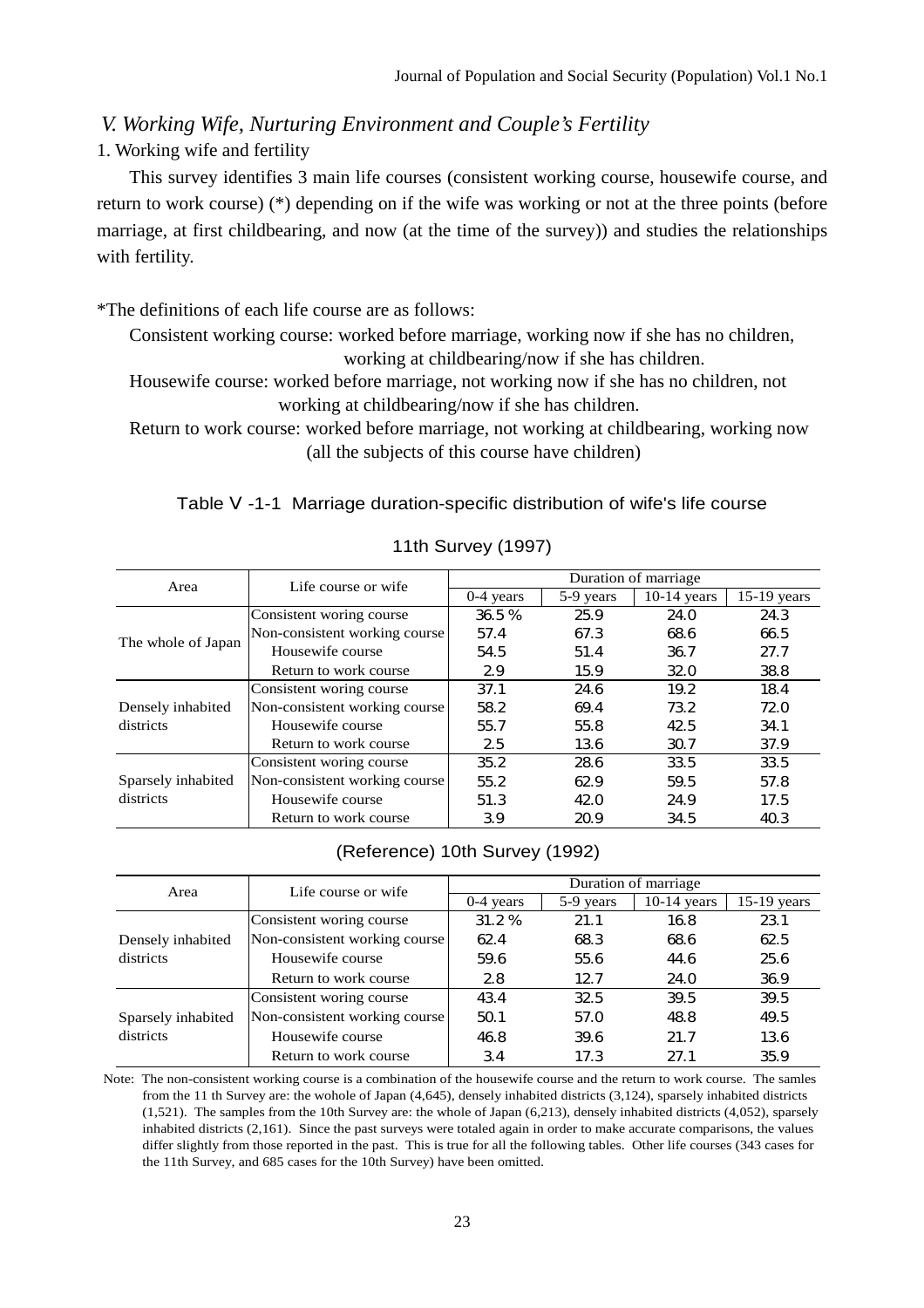#### 1) Wife's consistent working course has risen in densely inhabited districts.

The breakdown of wife life courses related to working and childbearing reveals that more than one out of three wives whose duration of marriage is 0-4 years (36.5% for all of Japan) continue working, while among those married 5 years or longer, about one out of four wives continue to work. The proportion continuing along the housewife course gradually decreases as the duration of marriage gets longer, with the return to work course increasing. Among the wives whose duration of marriage is 15-19 years and who have finished the childbearing process, the proportion following the return to work course is 38.8%, with 27.7% for housewife, and 24.3% for consistent working. If we compare these with the results of the 10th Survey (taken five years ago), the proportion for the consistent working course has increased in urban areas (densely inhabited districts), and somewhat decreased in rural areas (sparsely inhabited districts).

#### 2) The consistent working group in densely inhabited districts has a low average number of births.

A study to determine whether the average number of births varies with the wife's life course (related to working) discovered that the number of births for the consistent working group was always lower than that for the non-consistent working group. Also, this difference in the number of births gets bigger as the duration of marriage gets shorter, so the birth timing for the consistent working group is remarkably delayed. When we study the number of births classified into urban areas (densely inhabited districts) and rural areas (sparsely inhabited districts), it is clearer in urban areas that the number of births for the consistent working group tends to be lower.

If we compare the proportions of couples who have no children, classified by the life course of the wife (Table V-1-3), the consistent working group (in urban areas) has a noticeably higher proportion.

| Area               | Life course of wife           |                      | Duration of marriage |                                                           | 10th Survey (1992) |      |      |
|--------------------|-------------------------------|----------------------|----------------------|-----------------------------------------------------------|--------------------|------|------|
|                    |                               | $ 0-4 \rangle$ vears |                      | 5-9 years 10-14 years 15-19 years 10-14 years 15-19 years |                    |      |      |
|                    | Consistent woring course      | 0.34                 | 1.40                 | 1.85                                                      | 2.18               | 2.10 | 2.18 |
|                    | Non-consistent working course | 0.88                 | 1.86                 | 2.18                                                      | 2.23               | 2.23 | 2.22 |
| The whole of Japan | Housewife course              | 0.85                 | 1.84                 | 2.14                                                      | 2.18               | 2.21 | 2.12 |
|                    | Return to work course         | 1.34                 | 1.90                 | 2.23                                                      | 2.26               | 2.26 | 2.27 |
|                    | Consistent woring course      | 0.25                 | 1,20                 | 1.64                                                      | 207                | 1.73 | 200  |
| Densely inhabited  | Non-consistent working course | 0.84                 | 1.82                 | 2.13                                                      | 2.14               | 2.18 | 2.18 |
| districts          | Housewife course              | 0.82                 | 1.80                 | 2.11                                                      | 2.12               | 2.18 | 2.10 |
|                    | Return to work course         | 1.30                 | 1.91                 | 2.16                                                      | 2.17               | 2.18 | 2.24 |
|                    | Consistent woring course      | 0.60                 | 1.75                 | 209                                                       | 2.28               | 2.34 | 2.34 |
| Sparsely inhabited | Non-consistent working course | 0.99                 | 1.93                 | 2.30                                                      | 239                | 233  | 2.27 |
| districts          | Housewife course              | 0.96                 | 1.95                 | 2.22                                                      | 235                | 2.28 | 2.19 |
|                    | Return to work course         | 1.42                 | 1.89                 | 2.36                                                      | 2.41               | 2.37 | 2.31 |

| Table -1-2 Marriage duration-specific average number of births, classified by the |
|-----------------------------------------------------------------------------------|
| life course of the wife                                                           |

Note: The definition of each life course is the same as in Table V-1-1. The reason the number of births for the reture to work course is larger among the shorter duration of marriage groups (0-4 years, 5-9 years) is because wives in the return to work course are supposed to have at least l child.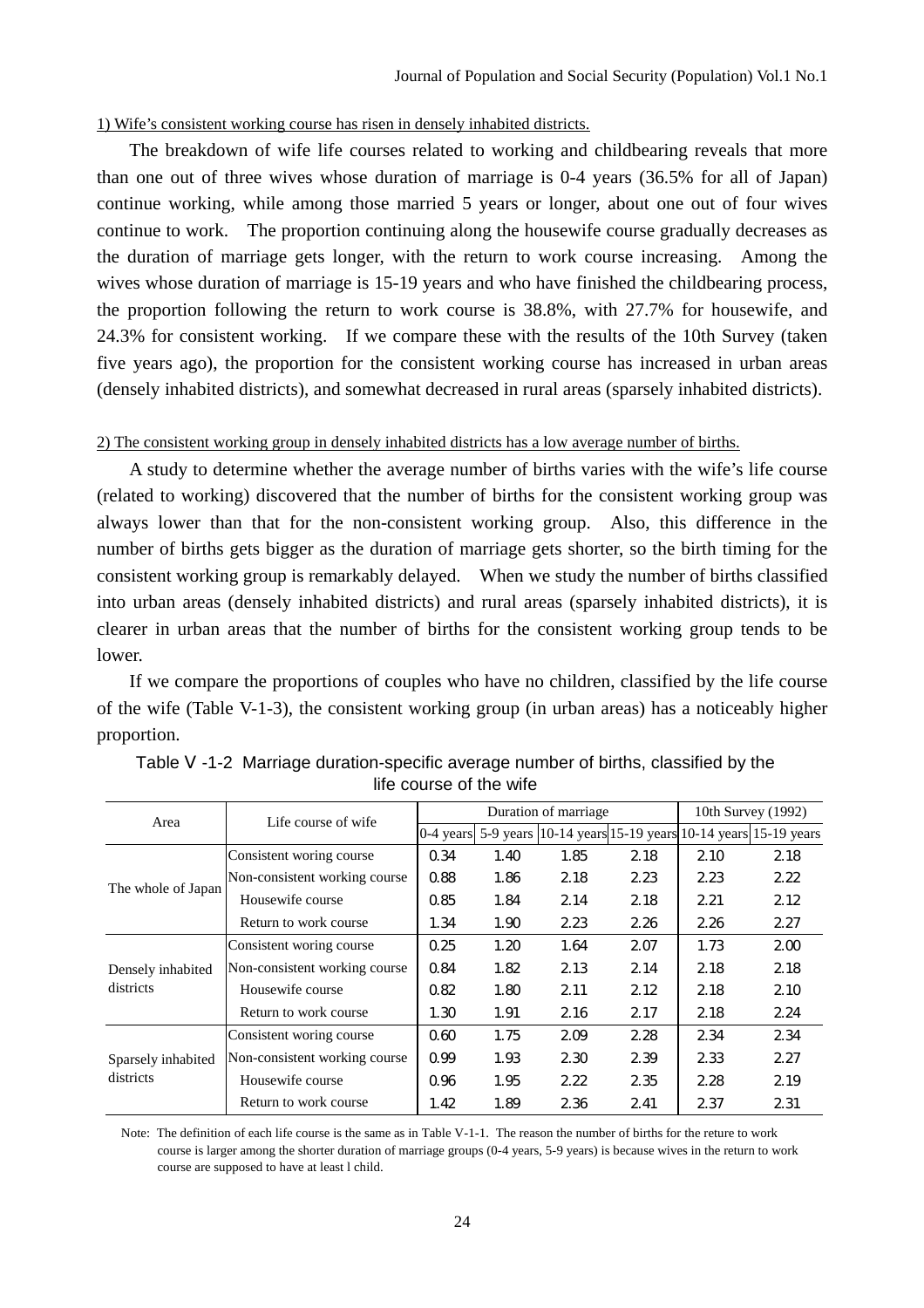| Area                            | Life course of wife                              | Duration of marriage |           |                                             |     |  |  |
|---------------------------------|--------------------------------------------------|----------------------|-----------|---------------------------------------------|-----|--|--|
|                                 |                                                  | $0-4$ years          | 5-9 years | $ 10-14 \text{ years} 15-19 \text{ years} $ |     |  |  |
|                                 | Consistent woring course                         | 72.2%                | 29.7      | 14.4                                        | 9.7 |  |  |
|                                 | The whole of Japan Non-consistent working course | 28.3                 | 39        | 32                                          | 1.8 |  |  |
|                                 | Housewife course                                 | 29.8                 | 51        | 5.9                                         | 4.2 |  |  |
|                                 | Consistent woring course                         | 78.8                 | 37.0      | 20.3                                        | 126 |  |  |
| Densely inhabited<br>districts  | Non-consistent working course                    | 296                  | 37        | 34                                          | 1.7 |  |  |
|                                 | Housewife course                                 | 30.9                 | 4.6       | 5.8                                         | 36  |  |  |
|                                 | Consistent woring course                         | 532                  | 16.3      | 7.8                                         | 7.1 |  |  |
| Sparsely inhabited<br>districts | Non-consistent working course                    | 24.6                 | 4.4       | 26                                          | 1.9 |  |  |
|                                 | Housewife course                                 | 264                  | 65        | 63                                          | 62  |  |  |

Table -1-3 Proportion of couples who have no children, classified by the life course of the wife

Note: The definition of each life course is the same as in Table V-1-1.

## 3) The consistent working course in densely inhabited districts has a lower intended number of children

If we classify the number of intended births by the life course of the wife, those married for less than 5 years have the same 2.11 children for both the consistent working course and the non-consistent working course, so the fertility-plan can be seen to be at the same level. However, among those married for 5 years or more in the consistent working group, the intended number of children has fallen, and their fertility-plan is lower than that of the non-consistent

| Table | -1-4 Marriage duration-specific average number of intended children, classified by |  |
|-------|------------------------------------------------------------------------------------|--|
|       | the life course of the wife                                                        |  |

|                    |                               |      | 11th Survey (1997)   |                                       | 10th Survey (1992)   |      |                          |  |
|--------------------|-------------------------------|------|----------------------|---------------------------------------|----------------------|------|--------------------------|--|
| Area               | Life course of wife           |      | Duration of marrigae |                                       | Duration of marrigae |      |                          |  |
|                    |                               |      |                      | 0-4 years $ 5-9$ years $ 10-14$ years | $0-4$ years          |      | 5-9 years $ 10-14$ years |  |
|                    | Consisstent working course    | 2.11 | 1.95                 | 204                                   | 209                  | 2.11 | 2.20                     |  |
| The whole of Japan | Non-consistent working course | 2.11 | 2.18                 | 2.24                                  | 2.16                 | 2.23 | 2.27                     |  |
|                    | Housewife course              | 2.11 | 2.19                 | 2.24                                  | 2.16                 | 2.22 | 2.28                     |  |
|                    | Return to work course         | 209  | 2.15                 | 2.25                                  | 2.16                 | 2.26 | 2.26                     |  |
|                    | Consisstent working course    | 208  | 1.79                 | 1.86                                  | 1.99                 | 1.95 | 1.93                     |  |
| Densely inhabited  | Non-consistent working course | 2.10 | 215                  | 2.19                                  | 2.12                 | 2.18 | 223                      |  |
| districts          | Housewife course              | 2.10 | 216                  | 222                                   | 2.12                 | 2.17 | 2.25                     |  |
|                    | Return to work course         | 205  | 212                  | 2.16                                  | 2.13                 | 2.21 | 2.21                     |  |
|                    | Consisstent working course    | 2.20 | 222                  | 2.24                                  | 230                  | 2.31 | 238                      |  |
| Sparsely inhabited | Non-consistent working course | 2.14 | 225                  | 236                                   | 232                  | 234  | 235                      |  |
| districts          | Housewife course              | 2.13 | 228                  | 231                                   | 233                  | 234  | 240                      |  |
|                    | Return to work course         | 2.17 | 2.19                 | 2.40                                  | 2.25                 | 233  | 232                      |  |

Note: The definition of each life course is the same as in Table V-1-1.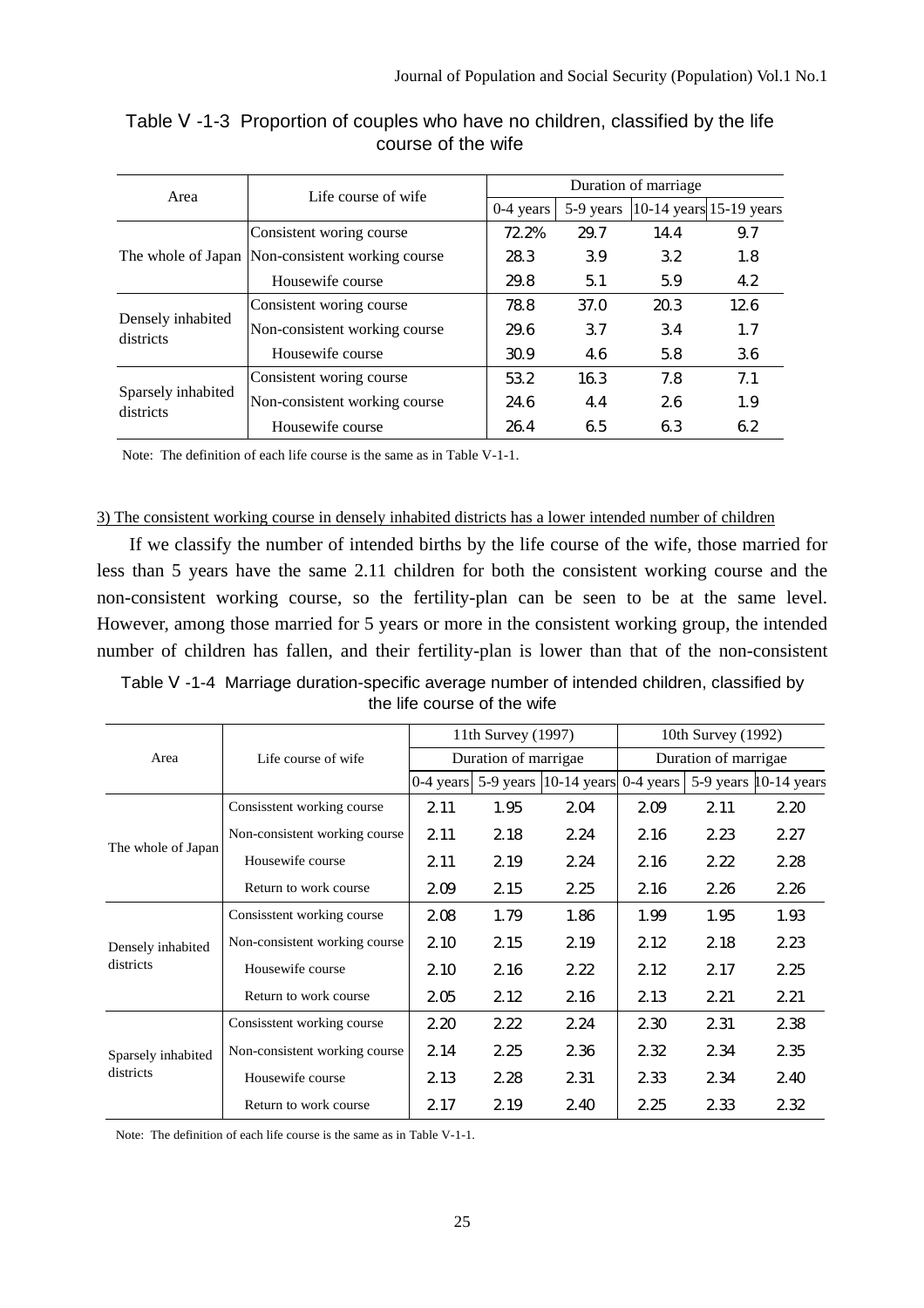working group. This tendency is more remarkable in urban areas (densely inhabited districts), where the fertility-plan for consistent working wives is fairly low. Though the same tendency was noticed in the previous survey, the decreasing fertility-plan level for consistent working wives whose duration of marriage is 5 years or more is remarkable, since the number of intended children has slightly decreased overall in this survey.

#### 2. Nurturing environment and fertility

#### 1) Child care assistance given by couples' parents supports working mothers.

When we asked wives who participated in child-care when the first child was in infancy (within a year after birth), the nurturing person mentioned by wives was the wife herself (100%), followed by "husband" (33.9%), "parents living with us" (19.2%), and "parents living in the neighborhood" (16.7%). It is apparent from this that children are generally nurtured by the wife and husband, or their relatives (Table V-2-1 [total]). When we relate this to the wife's working, the proportion for "husband" is low in the case of a working wife, and instead "parents living with us" or in the neighborhood play important roles. Especially if the wife works full-time, "parents living with us" and "parents living in the neighborhood" are 44.0% and 26.0% respectively, which is notably higher when compared to non-working wives, at 12.1% and 14.4%. These figures show the importance of child-care assistance given by parents to working mothers. Working wives also have higher proportions of using other nurturing resources (such as public institutions and facilities) and using "child care leave" (14.5%).

| Persons in charge of               | Total       | Non-working      | Working wives |                  |            |  |
|------------------------------------|-------------|------------------|---------------|------------------|------------|--|
| nurturing/institutions             |             | wives            | Employee      | Self-employed/   | Part-time/ |  |
|                                    |             |                  |               | Agriculture      | Temporary  |  |
| Wife                               | 100.0%      | 100.0%           | 1000          | 1000             | 1000       |  |
| Husband                            | 33.9        | 36.7             | 20.8          | 37.6             | 220        |  |
| Parents living with us             | 19.2        | 12.1             | 44.0          | 38.1             | 286        |  |
| Parents of husband                 | 14.8        | 9.2              | 333           | 300              | 25.0       |  |
| Parents of wife                    | 44          | 29               | 10.7          | 81               | 36         |  |
| Parents living in the neighborhood | 16.7        | 14.4             | 26.0          | 17.7             | 285        |  |
| Parents of husband                 | 4.1         | 30               | 84            | 5.7              | 7.7        |  |
| Parents of wife                    | 126         | 11.4             | 17.6          | 120              | 20.8       |  |
| Other relatives                    | 25          | 1.7              | 46            | 5.7              | 42         |  |
| Authorized day nursery             | 28          | 0.5              | 12.7          | 34               | 83         |  |
| In-company day nursery             | 06          | 0 <sub>0</sub>   | 30            | 0.2 <sub>0</sub> | 1.2        |  |
| Other nursery facilities           | 0.9         | 0.3              | 4.1           | 0.7              | 30         |  |
| Private home nursery/Baby sitter   | 1.1         | 0.2 <sub>0</sub> | 42            | 1.7              | 7.7        |  |
| Child care leave                   | 28          | 0.7              | 14.5          | 0.2              | 1.8        |  |
|                                    | 5,811       | 4,348            | 888           | 407              | 168        |  |
| Number of samples                  | $(100.0\%)$ | (74.8%)          | (15.3)        | (7.0)            | (29)       |  |

Table -2-1 Working state of wife and nurturing, when the first child was in infancy

|  | (multiple-choice) |  |
|--|-------------------|--|
|--|-------------------|--|

Note: The subjects are couples with 1 child or more who specified a person in charge of nurturing when the first child was in infancy, and the working state of the wife. Since the answer for person in charge of nurturing allowed multiple choices, each item is shown as the proportion against the number of samples.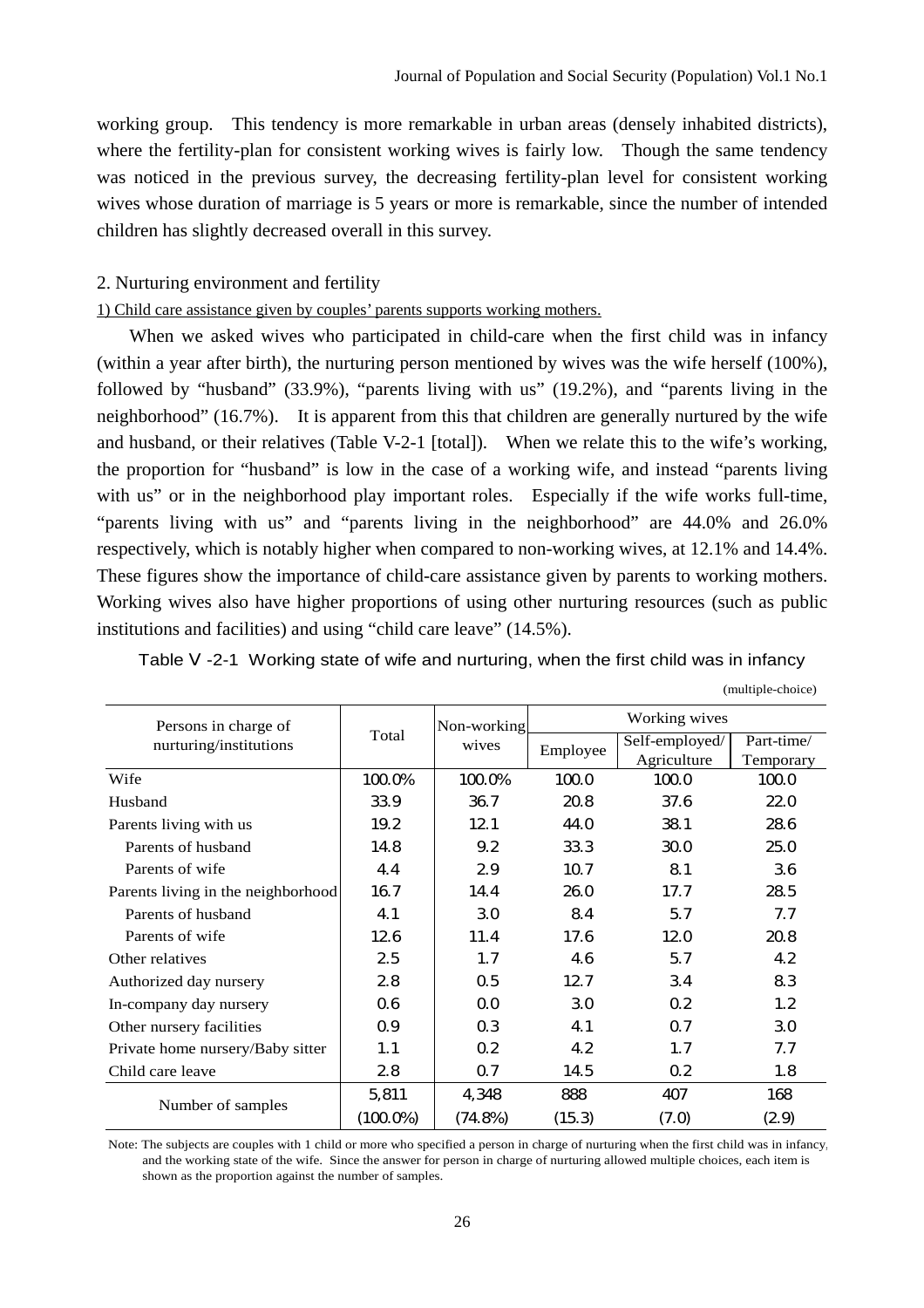2) For wives working full-time, the number of births is higher if their parents assist them.

We compared average number of births based on the working states of the wife when the first child was in infancy, with or without the child-care assistance of parents (Table V-2-2 [total]). If child-care assistance was given, those whose duration of marriage is 5 years or more tend to have a few more children, though, the difference is small. This tendency is clearer in the case of wives working as a "Company employee" (\*full-time), and the number of births becomes higher if child-care assistance by parents is given.

| Working states   |                               | Child-care assistance | Number of | Duration of marriage |           |               |               |  |
|------------------|-------------------------------|-----------------------|-----------|----------------------|-----------|---------------|---------------|--|
|                  |                               | of parents            | samples   | $0-4$ years          | 5-9 years | $10-14$ years | $15-19$ years |  |
| Non-working wife |                               | Had assistance        | 1,069     | 1.25                 | 1.98      | 2.29          | 2.29          |  |
|                  |                               | No assistance         | 3.279     | 1.24                 | 1.93      | 223           | 2.26          |  |
| Woring wife      | Company<br>employee           | Had assistance        | 592       | 1.23                 | 203       | 2.24          | 235           |  |
|                  |                               | No assistance         | 296       | 1.29                 | 1.92      | 209           | 2.31          |  |
|                  | Self-employed/<br>Agriculture | Had assistance        | 212       | $1.29*$              | 2.20      | 233           | 2.50          |  |
|                  |                               | No assistance         | 195       | $1.13*$              | 2.25      | 2.24          | 260           |  |
|                  | Part-time/<br>Temporary       | Had assistance        | 89        | $1.22*$              | $1.82*$   | 205           | $200*$        |  |
|                  |                               | No assistance         | 79        | $1.25*$              | 1.95      | $2.46*$       | $2.50*$       |  |
|                  | Total                         | Had assistance        | 1,962     | 1.24                 | 200       | 2.27          | 232           |  |
|                  |                               | No assistance         | 3849      | 1.24                 | 1.94      | 2.22          | 2.29          |  |

Table -2-2 Average number of births, with/without parent's assistance, classified by working state of wife when the first child was in infancy

Note: Subjects are the same as in the previous table. \* means the number of samples is under 20.

Had assistance and no assistance are defined as follows:

 Had assistance: Chose "Parents living with us" or "Parents living in the neighborhood" as person in charge of nurturing the first child within a year after birth.

 No assistance: Choose neither "Parents living with us" nor "Parents living in the neighborhood" as person in charge of nurturing the first child within a year after birth.

## *VI. The Wife's Views on Marriage/Family*

## 1) Diversifying views on marriage/family

In order to find women's views concerning marriage, family, and relationships with the opposite sex, we asked the wives surveyed if they agree or disagree with each item a - i shown in Table V-1. The results revealed that more than three fourths of the wives agreed with such traditional views on marriage systems and children as "b. Men and Women should marry if they live together" and "g. One ought to have children if one gets married." However, their opinions (about the couple's responsibilities, allocated by sex - f; the choice of individual or family - d,e; pre-martial sexual intercourse - c; divorce for incompatible temperaments - h) were widely divided. (For a comparison of each question with the previous survey, see the following sections).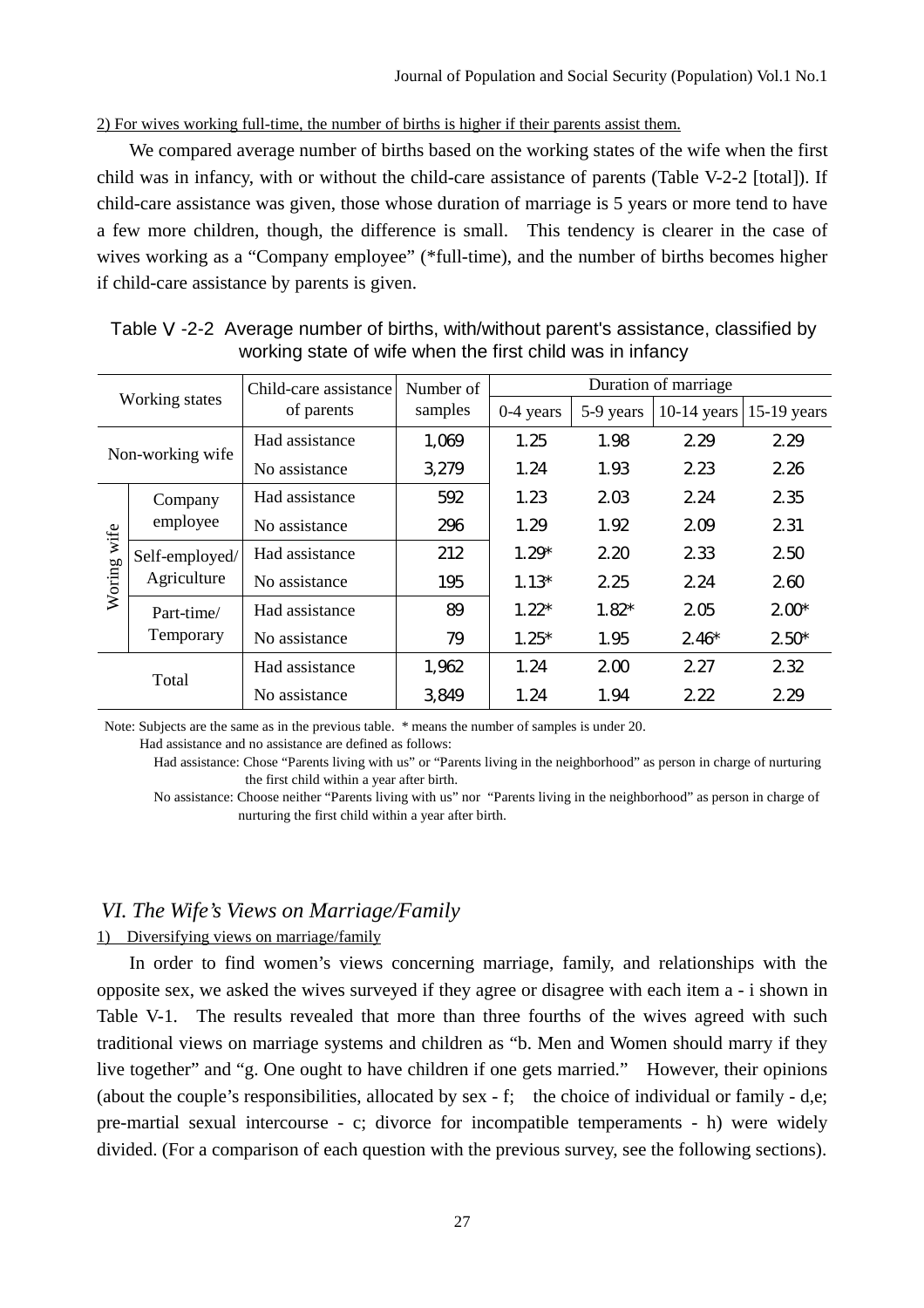| Views on marriage/family                                                                                                       | Totally<br>agree | If anything,<br>agree | If anything,<br>disagree | Totally<br>disagree | Not sated |
|--------------------------------------------------------------------------------------------------------------------------------|------------------|-----------------------|--------------------------|---------------------|-----------|
| It is not desirable to remain single for one's<br>a<br>entire life                                                             | 127%             | 38.2                  | 36.7                     | 81                  | 42        |
| Men an Women should marry if they live<br>together                                                                             | 26.0             | 49.4                  | 16.2                     | 5.3                 | 31        |
| Unmarried men and women may have sexual<br>$\mathbf{c}$<br>intercourse if they love each other                                 | 232              | 46.6                  | 20.0                     | 63                  | 39        |
| One ought to have personal goals other than just<br><b>d</b> getting married and raising a family, even if one<br>gets married | 337              | 45.6                  | 14.4                     | 27                  | 37        |
| It is natural that one should sacrifice half of<br>e<br>one's own personality or lifestyle for the family                      | 46               | 30.1                  | 434                      | 185                 | 35        |
| f Husbands should work and wives should take<br>care of the home after marriage                                                | 45               | 283                   | 39.3                     | 24.5                | 34        |
| g One ouhgt to have children if one gets married                                                                               | 30.4             | 47.6                  | 11.6                     | 64                  | 41        |
| h No one should get divorced for a small reason<br>such as incompatible temperaments                                           | 14.4             | 36.7                  | 32.1                     | 129                 | 39        |
| <i>i</i> Love and marriage are not the same                                                                                    | 21.6             | 35.3                  | 29.9                     | 9.3                 | 38        |

Table I-1 The wife's views on marriage/family

Note: The number of samples was 7,354 for each questing.

2) Tendency toward traditional views on marriage has weakened, and views on marriage have been diversifying.

Items g, b, f, and c present pros and cons concerning traditional views on marriage. We compare the current answers with the results from the 10th Survey (1992) in Figure VI-1.

Those who accept pre-martial sexual intercourse (item c), and those who object to responsibilities allocated by sex (item f) were in the majority in the 10th Survey, and this survey shows these tendencies have accelerated (accept pre-martial sexual intercourse, 69.9%, and object to the responsibilities allocated by sex, 63.8%). However, those who agree that one "ought to have children if one gets married" (item g) made up 77.9%, which is 9.8 points lower than the 87.7% of the previous survey. Those who oppose cohabitation (item b) are 75.4%, which has also decreased by 9.0 points when compared with the previous survey (84.4%). These results show the diversified views on marriage of wives who are freed from traditional standards.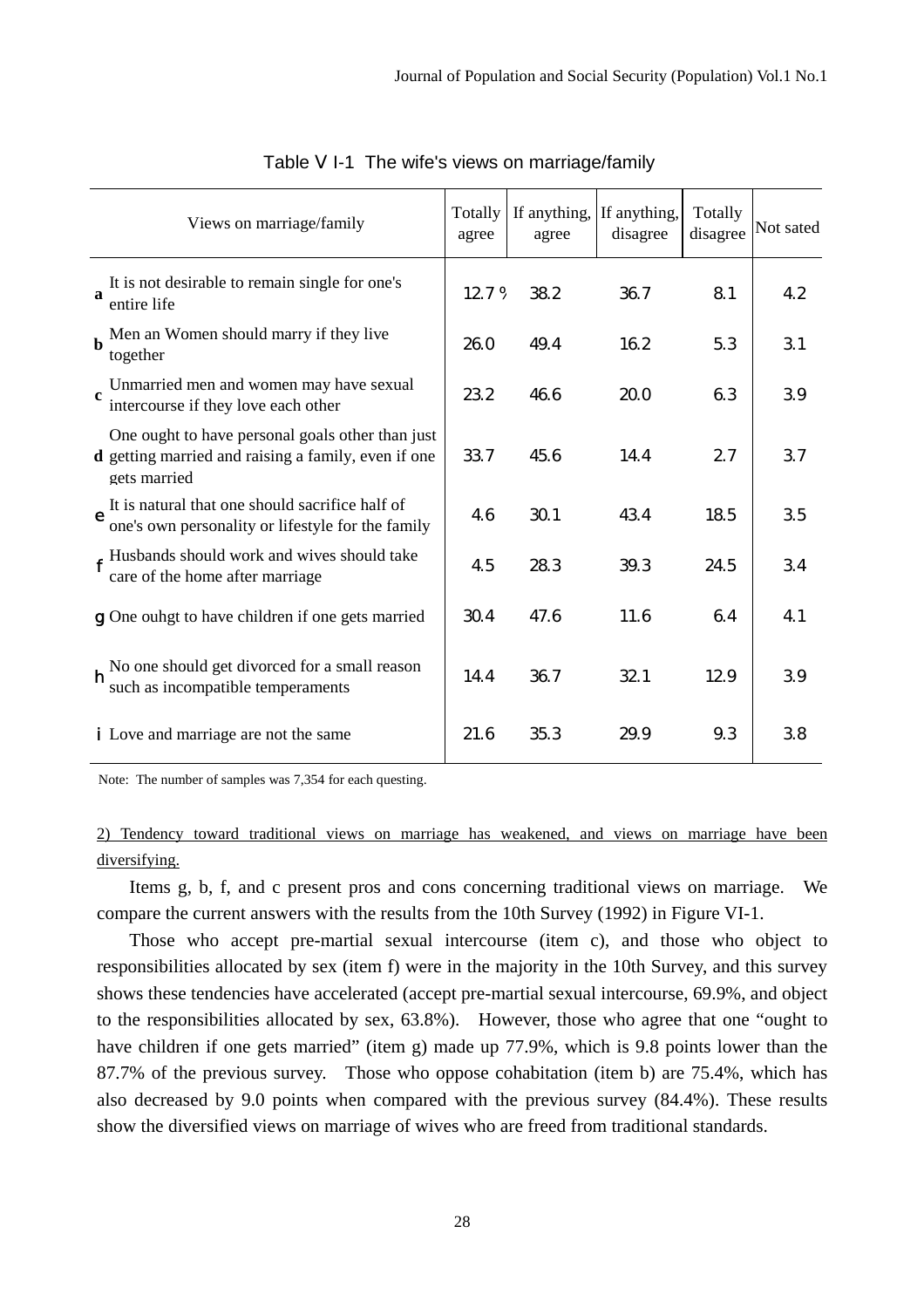

Table I-1 Tendency toward diversified views on marriage

Note: "Not stated" are excluded form the figures (%). Number of samples: 10th Survey (8,844), the 11th Survey (7,354). The subjects are wives of first-marriage couples.

In each of the bar graphs, the distributions (%) of "Totally agree," "If anything, agree," "If anything, disagree," and "Totally disagree" are indicated in order from right to left.

#### 3) More and more support is seen for the independent/self-directed life of women

Items a, h, e, and d are used to determine to what degree the individual is emphasized in marriage and family relationships. We compare the current answers with the 10th Survey (1992) in Figure VI-1.

More and more support is seen for life styles centered on individuality, and independence from marriage, such as acceptance of divorce for incompatible temperaments (item h), and approval of remaining single for a lifetime (item a). The views that emphasize individual goals and deny self-sacrifice for marriage or family (items e and d) are also supported, and tend to be supported more strongly now.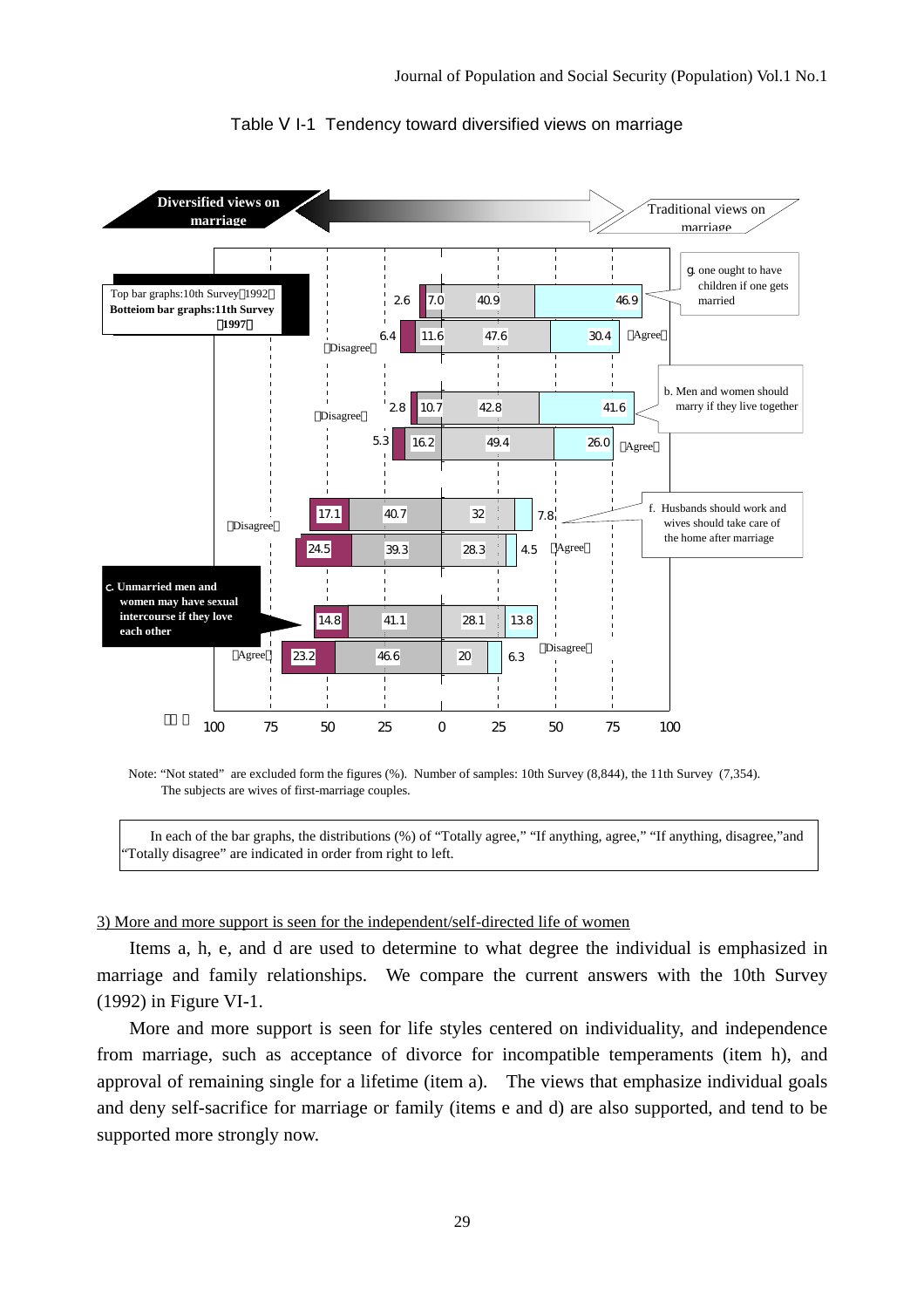

#### Table I-2 Tendency to put emphasis on the individeual

Note: "Not stated" are excluded form the figures (%). Number of samples: 10th Survey (8,844), the 11th Survey (7,354). The subjects are wives of first-marriage couples.

In each of the bar graphs, the distributions (%) of "Totally agree," "If anything, agree," "If anything, disagree," and "Totally disagree" are indicated in order from right to left.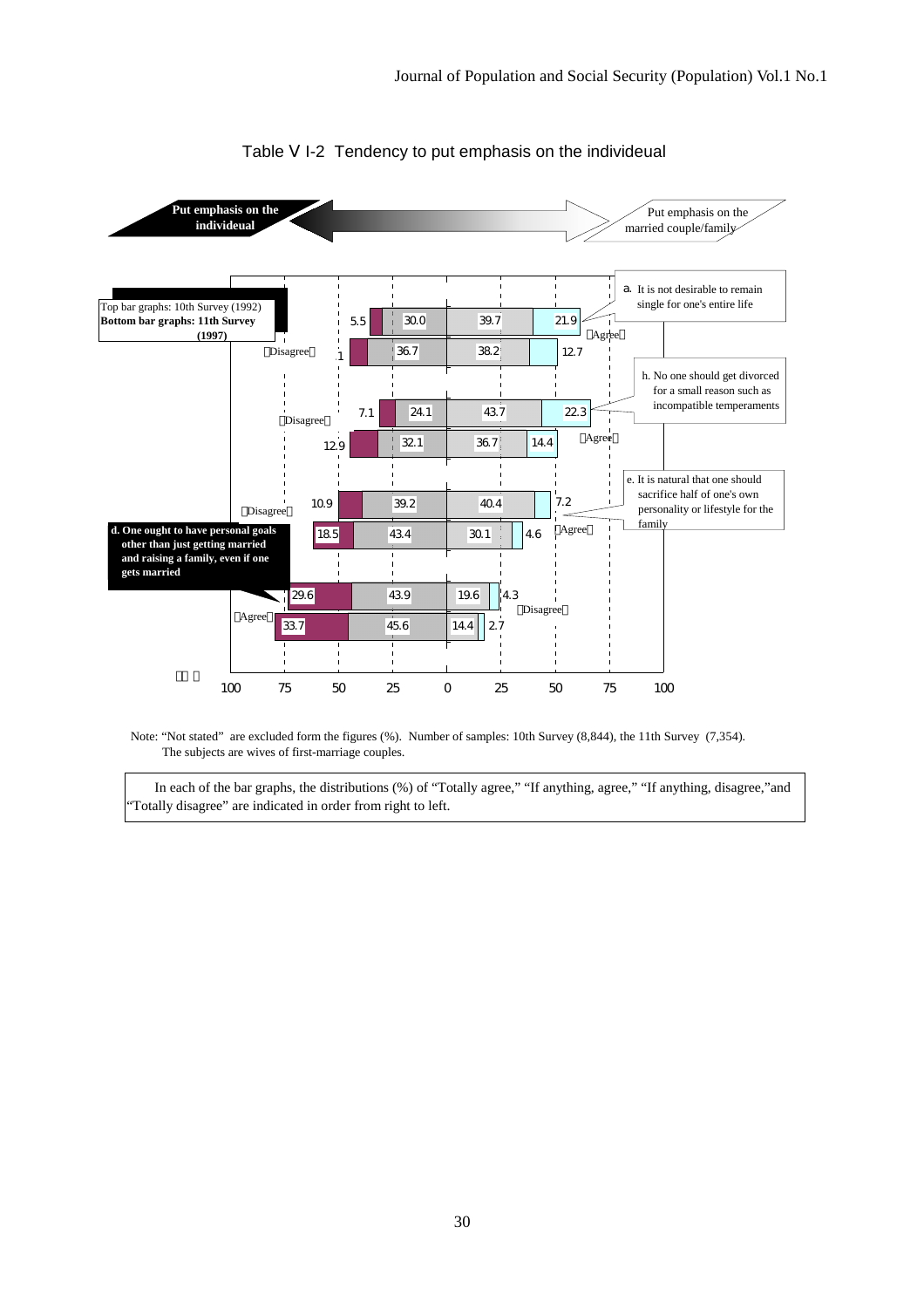# Basic Survey on Birth Trends Glossary

#### **Densely inhabited districts:**

In the National Census, surveyed districts classified as cities, wards, towns and villages are divided into urban (densely inhabited districts) and rural (sparsely inhabited districts) by population density. Specifically, "densely inhabited district" means: (1) Surveyed districts, where the population density per one square kilometer is more than 4,000 persons in principle, and which are adjacent to each other within the border of the city, ward, town or village, and (2) the adjacent areas have a population of more than 5,000.

In the National Census of the 7th year of the Heisei era (1995), 64.7% of the total population is from the densely inhabited districts, while in this survey the respondents from the densely inhabited districts make up 65.3%.

#### **Arranged marriage/Love marriage:**

In the questions about types of meeting for a future husband/wife, those who answered "Through an arranged introduction" or "Through a matrimonial agency" are regarded as arranged marriages, and those who answered "At school," "At the workplace or through work," "A childhood friend or neighbor," "Through club activities or accomplishments," "Through friends or siblings," "While downtown or during a trip," or "Through a part-time job" are grouped into the "love marriage" category for this survey.

## **Completed fertility value:**

The number of children that a couple has, when they have almost no possibility of bearing more children, is called the completed fertility value. Since, in Japan, additional births are rarely found among couples married for 15 years or more, the average number of births for the couples whose duration of marriage is 15-19 years is referred to as the completed fertility value in this survey.

#### **Total marital fertility rate:**

The total marital fertility rate is the total of all couple's marriage duration-specific fertility rates. This is calculated using the marriage duration-specific fertility rate (number of births of couples) observed in a certain period (usually one year) as a numerator, and the number of those couples as the denominator. This rate equals the average number of children born to a couple, assuming that the couple's fertility rate in that period is known. Total fertility rate is the total of the female's age-specific fertility rates based on the population of females as the denominator, and equals the average number of children born to a female.

The total marital fertility rate is the average number of children for couples, while the total fertility rate is the average number of children for the total population of females, including unmarried and divorced females. Therefore, the latter is affected by such matrimonial trends as